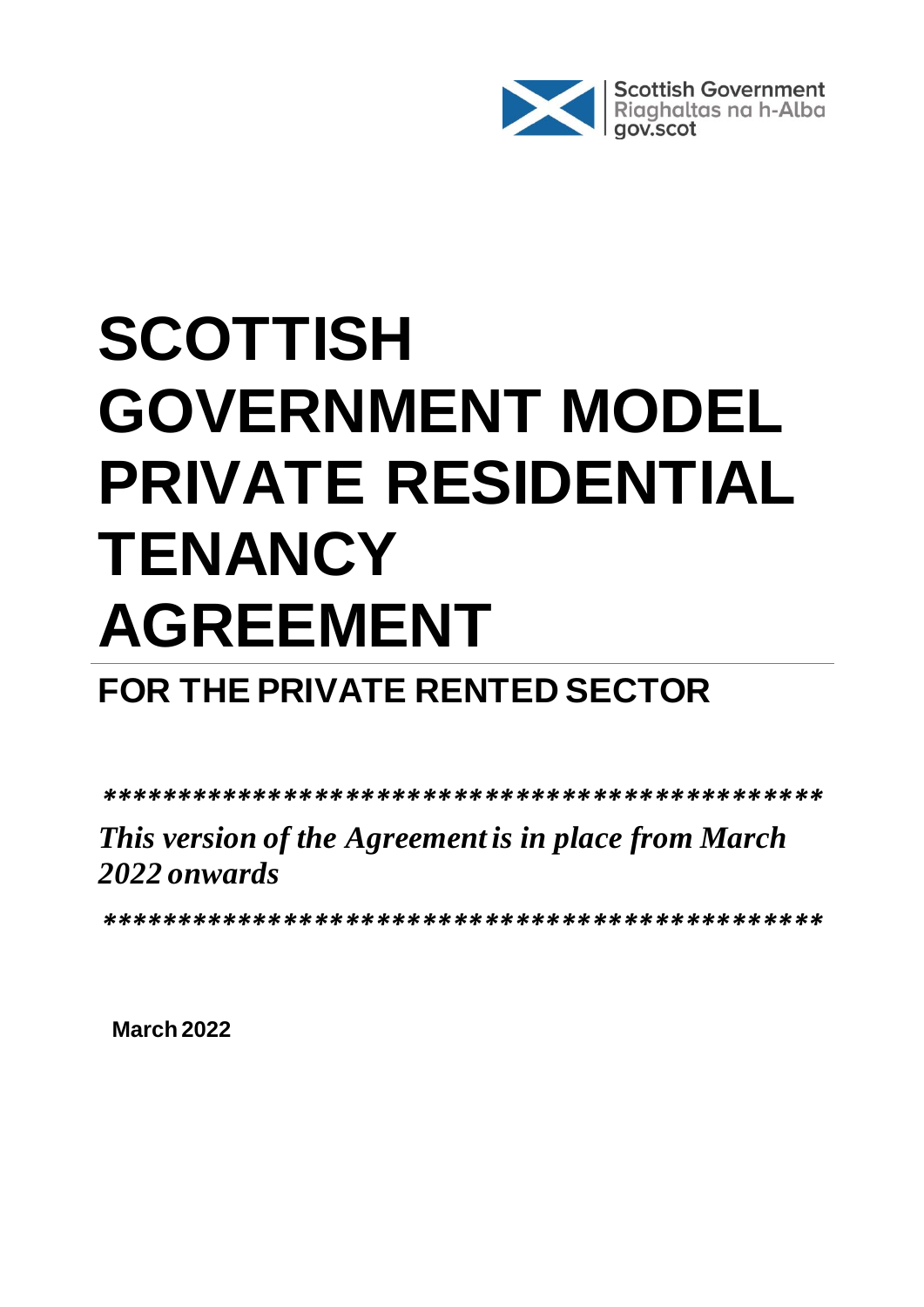#### **The private residential tenancy: know your rights**

Your tenancy agreement

- Your tenancy is open-ended, which means it doesn't have a fixed length or a set date it will end. Your landlord **cannot** include an expected end date or minimum period in your tenancy agreement.
- If you are a joint tenant, all tenants are responsible for the rent, together and separately. This will apply for as long as the tenancy continues.
- To end a joint tenancy, **all the joint tenants** must agree to end it and give the landlord written notice that they want to leave. (You can transfer your interest in the tenancy to someone else, if you have your landlord's permission.)

Your deposit and rent

- Your landlord can only increase your rent once in a 12-month period, and must give you at least three months' notice that they are going to do this. **If you think an increase is unreasonable, you can ask a rent officer from Rent Service Scotland to make a decision on whether it is fair.**
- It is against the law for a landlord or letting agent to charge a fee or premium, or enter into a loan arrangement with you, as a condition of granting, renewing or continuing your tenancy. They can only charge you rent and a refundable deposit, and the deposit must not be more than two months' rent.
- If you have paid a landlord a deposit, they must pay it into an approved tenancy deposit scheme, and give you further information about this within **30 working days** of the start of your tenancy. This information should include, for example, the amount paid and the date it was paid, the address of the property, confirmation that the landlord is registered, and contact details for the scheme.
- If your landlord has not paid your deposit into the scheme within this 30-day timescale, you can take them to the First-tier Tribunal for Scotland (Housing and Property Chamber), where they could be told to pay you up to three times the value of the deposit.

**Repairs** 

• You can apply to the First-tier Tribunal for Scotland (Housing and Property Chamber) if your home doesn't reach a minimum standard of repair (known as the repairing standard).

Ending a tenancy

- Your landlord cannot end your tenancy without good reason. They can only end it by giving you 'notice to leave' for one or more of 18 reasons (grounds).
- If your landlord asks you to leave, they must give you:
	- **28 days'** notice (if you have lived in the property for less than six months or the landlord is using one of the six 'behaviour' grounds); or
	- **84 days'** notice (if you have lived in the property for more than six months and the landlord is not using the 'behaviour' grounds).
- If you want to leave, you must give your landlord 28 days' notice in writing. In your notice you will need to state the day you want the tenancy to end (this is normally the day after the notice period has ended).
- If you disagree with the reason given in the notice to leave given to you by your landlord, you do not need to leave your property until such times as your landlord has obtained an eviction order from the First-tier Tribunal (Housing and Property Chamber).
- If you think that your tenancy was ended unlawfully (for example, the landlord served you with a notice to leave on the grounds that they intended to sell the property, but then they let it to another tenant), you can apply to the First-tier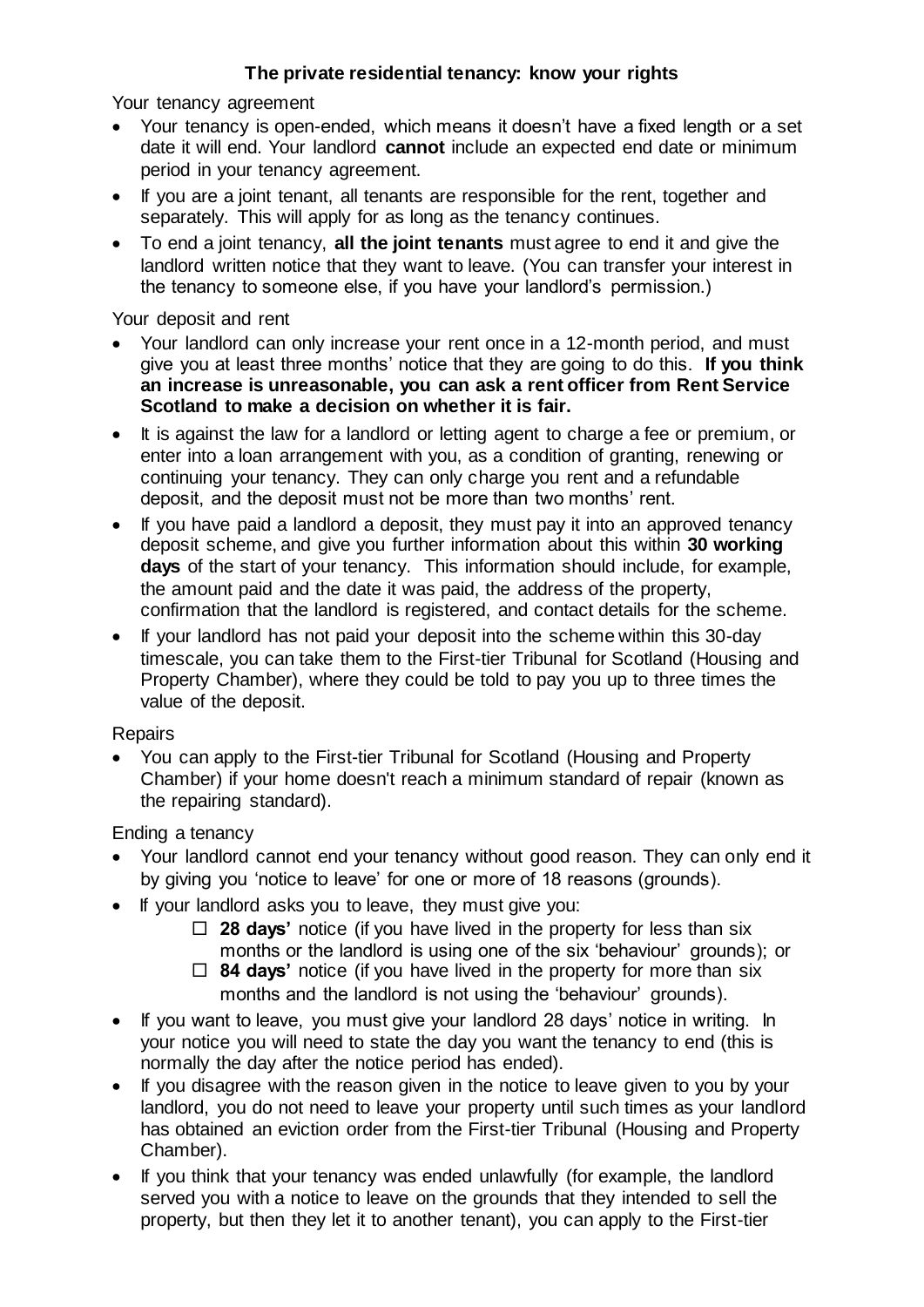Tribunal for Scotland (Housing and Property Chamber) The Tribunal can award you up to six months' rent.

For more information on any of these rights, please see the relevant section of the following tenancy agreement.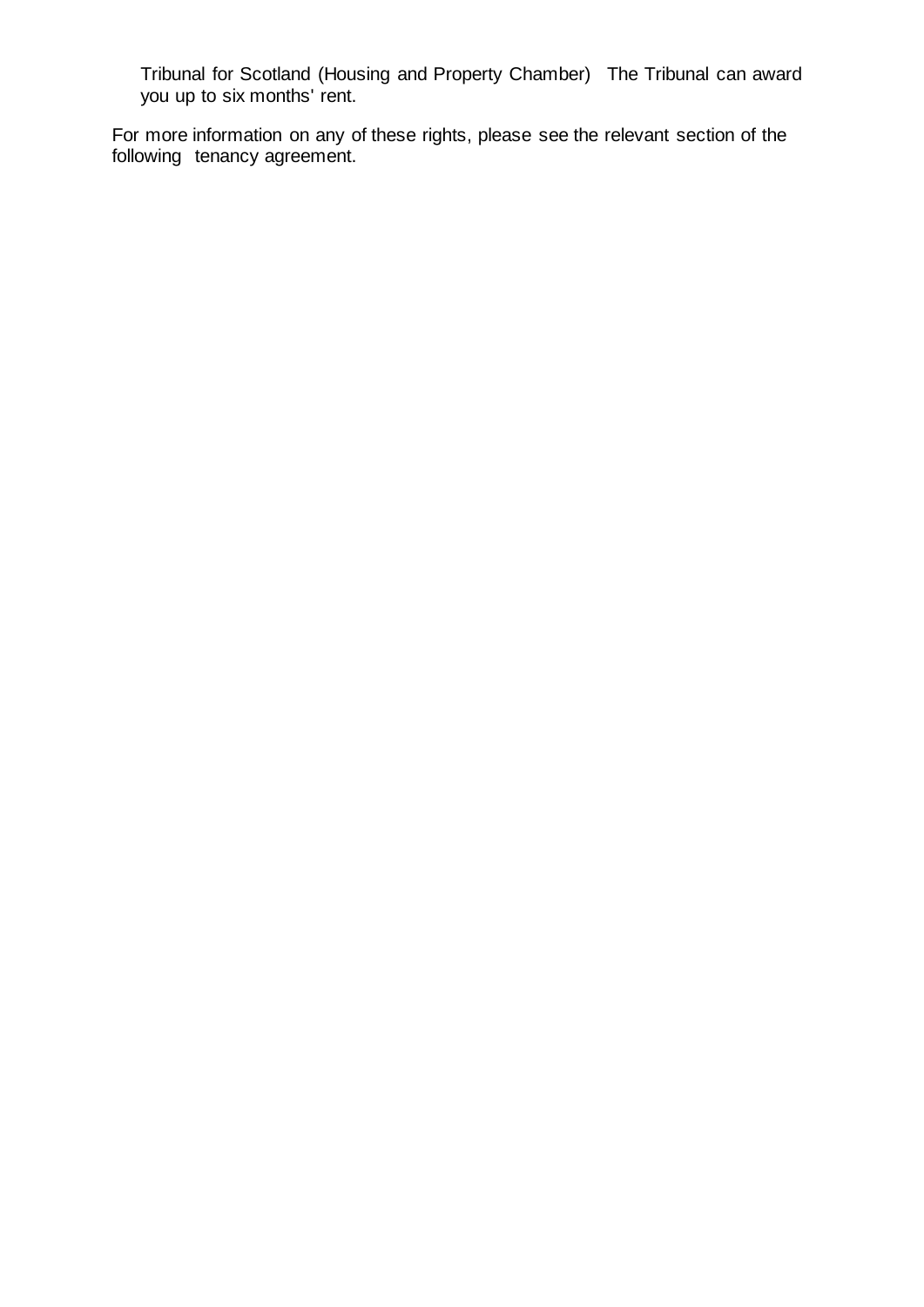# **Contents**

| 1.         |  |  |
|------------|--|--|
| 2.         |  |  |
| 3.         |  |  |
| 4.         |  |  |
| 5.         |  |  |
| 6.         |  |  |
| 7.         |  |  |
| 8.         |  |  |
| 9.         |  |  |
| 10.<br>11. |  |  |
| 12.        |  |  |
| 13.        |  |  |
| 14.        |  |  |
| 15.        |  |  |
| 16.        |  |  |
| 17.        |  |  |
| 18.        |  |  |
|            |  |  |
|            |  |  |
|            |  |  |
|            |  |  |
| 19.        |  |  |
| 20.        |  |  |
| 21.        |  |  |
| 22.        |  |  |
| 23.        |  |  |
| 24.        |  |  |
| 25.        |  |  |
| 26.        |  |  |
| 27.        |  |  |
| 28.        |  |  |
| 29.        |  |  |
| 30.        |  |  |
| 31.        |  |  |
| 32.        |  |  |
| 33.        |  |  |
| 34.        |  |  |
| 35.        |  |  |
| 36.        |  |  |
| 37.        |  |  |
| 38.        |  |  |
| 39.        |  |  |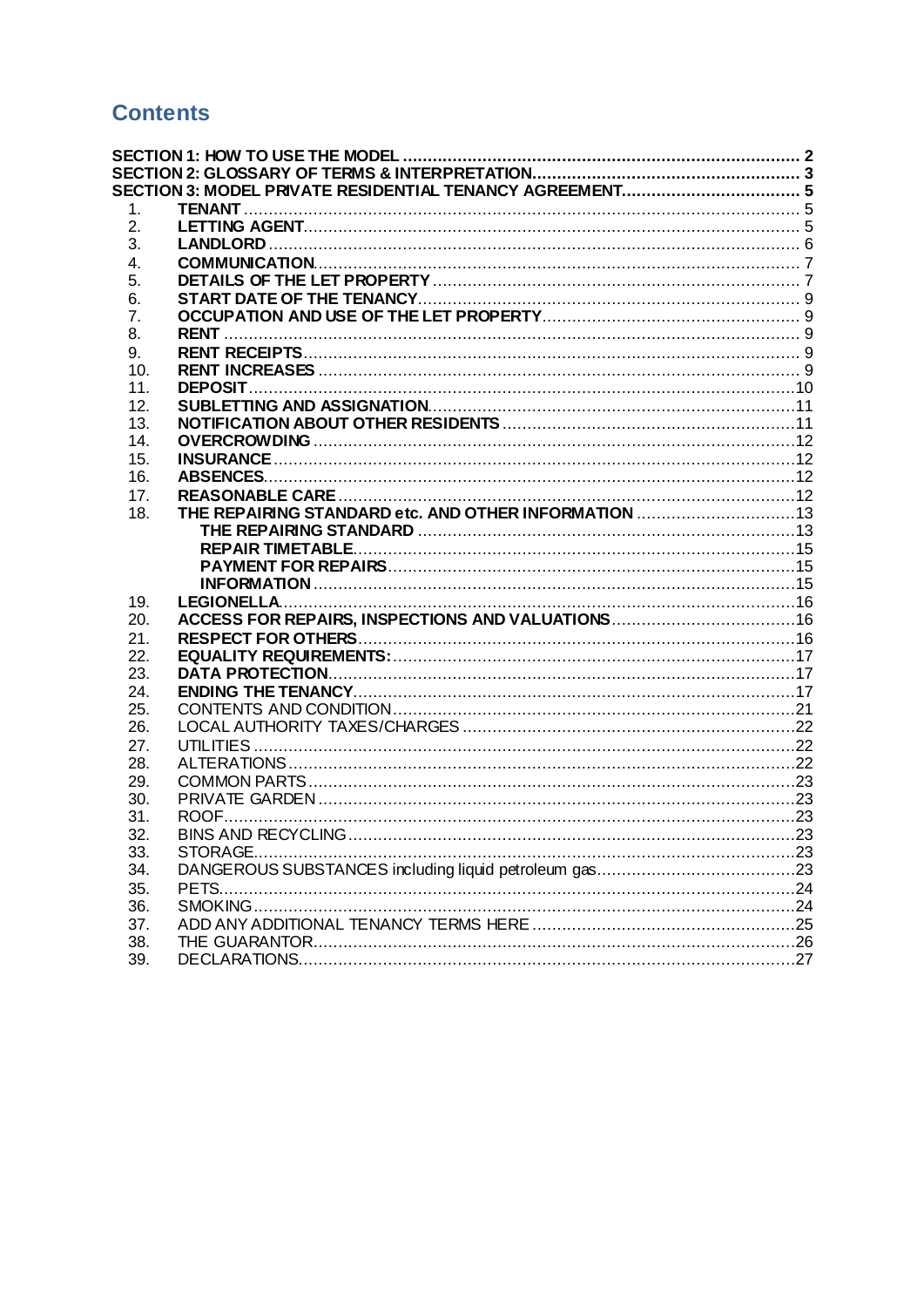#### <span id="page-4-0"></span>**SECTION 1:** HOW TO USE THE MODEL

A Landlord is under a duty to provide the written terms of a private residential tenancy under section 10 of the Private Housing (Tenancies) (Scotland) Act 2016 ("the Act"). This is the Scottish Government's Model Private Residential Tenancy Agreement ("Model Tenancy Agreement") which may be used to fulfil this duty.

This Model Tenancy Agreement contains two categories of clause:

The first category is the **core rights and obligations**, which includes, among other things, the statutory terms applicable to all private residential tenancies, the repairing standard and tenancy deposits. They are 'mandatory clauses' which must feature in any agreement prepared using this model. These terms are laid down in the Act, supporting secondary legislation and other relevant housing legislation and are indicated in **bold** typeface. These clauses should be read alongside the relevant legislation, as the legislation takes priority and may change from time to time.

The second category is discretionary terms, which the Landlord may or may not wish to include in the written tenancy agreement. These are in ordinary typeface. The Model Tenancy Agreement contains a number of suggested terms which the Landlord may edit or remove as required. This category will also include any additional terms the Landlord chooses to add. Any additional terms added or edited by the Landlord must comply with the requirements of the Act, supporting secondary legislation and other relevant legislation.

Some of the mandatory and discretionary clauses contain square brackets [ ], this indicates clauses with options depending on the terms of the tenancy (such as frequency of rent payments).

Easy read notes on all of the clauses contained in this Model Tenancy Agreement are provided in the Easy Read Notes for the Scottish Government Model Private Residential Tenancy Agreement. If your Landlord has used this Model Private Residential Tenancy Agreement they must also give you a copy of these Notes.

The Private Residential Tenancies (Information for Tenants) (Scotland) Regulations 2017 provide that if a Landlord chooses not to use this Model Private Residential Tenancy Agreement, the Landlord is still legally required to give a Tenant a copy of the Private Residential Tenancy Statutory Terms Supporting Notes.

A key to the different categories of clause has been included as a footnote for ease of reference.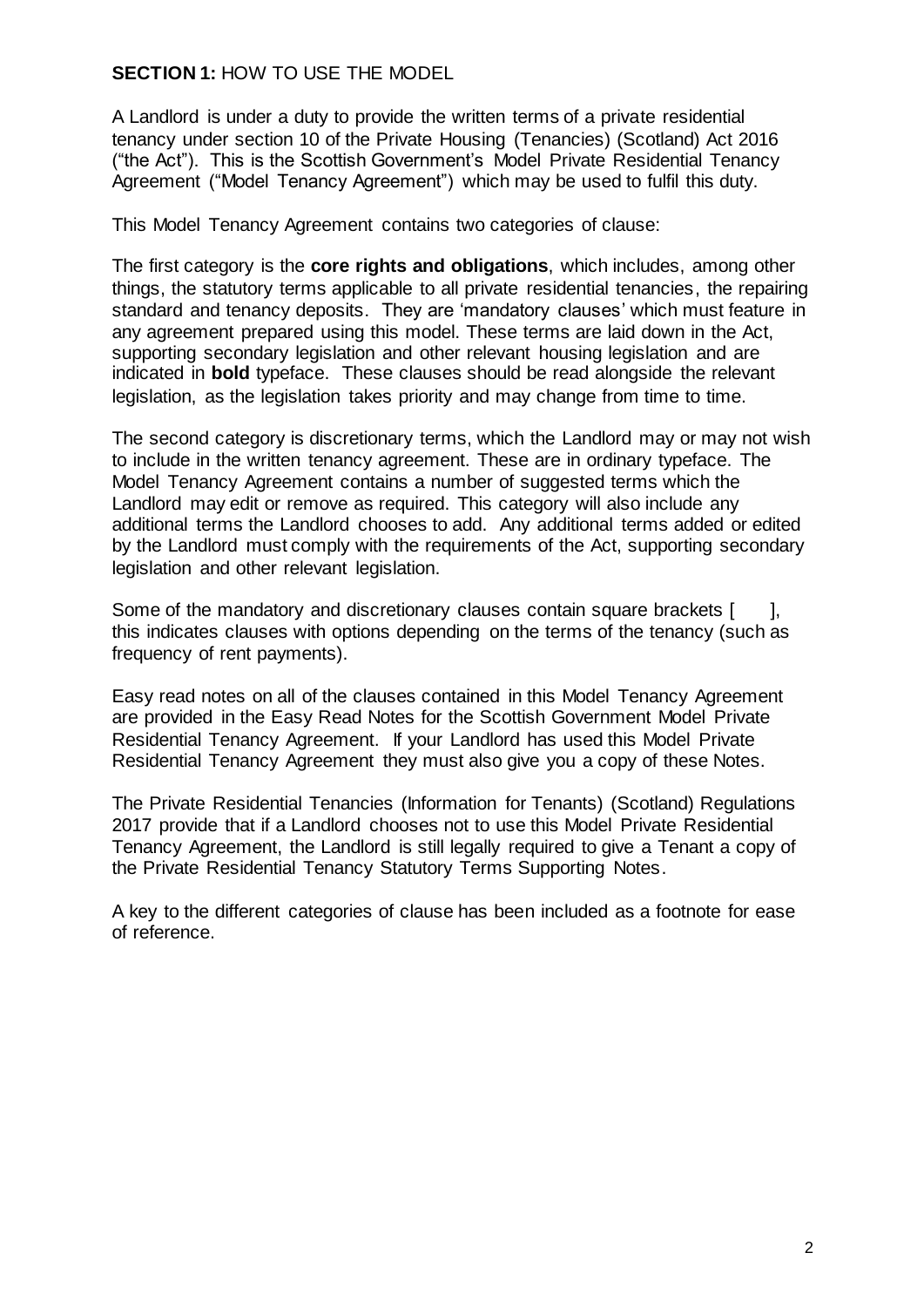#### <span id="page-5-0"></span>**SECTION 2: GLOSSARY OF TERMS & INTERPRETATION**

In this Agreement, the following words have these meanings except where the content indicates otherwise:

- Assignation: Where a Tenant transfers his or her rights to a private residential tenancy (or share in a joint tenancy) to another person, subject to obtaining the Landlord's prior written permission.
- Common Parts: in relation to premises, the structure and exterior of, and any common facilities within or used in connection with, the building or part of a building which includes the premises but only in so far as the structure, exterior and common facilities are not solely owned by the owner of the premises.
- Data Protection Laws: any law, statute, subordinate legislation, regulation, order, mandatory guidance or code of practice, judgment of a relevant court of law, or directives or requirements of any regulatory body which relates to the protection of individuals with regard to the processing of Personal Data to which a Party is subject including the Data Protection Act 2018 and any statutory modification or re-enactment thereof and the GDPR.
- Eviction ground: one or more of the grounds named in schedule 3 of the Act on the basis of which an eviction order may be issued by the First-tier Tribunal for Scotland Housing and Property Chamber ("the Tribunal").
- Eviction order: an order issued by the Tribunal which brings a private residential tenancy to an end on a certain date.
- Fixed carbon-fuelled appliance: an appliance that is attached to the building fabric or connected to a mains fuel supply and burns fuel to produce energy.
- GDPR: the General Data Protection Regulation (EU) 2016/679 of the European Parliament and of the Council of 27 April 2016 on the protection of natural persons with regard to the processing of personal data and on the free movement of such data, and repealing Directive 95/46/EC.
- Guarantor: a third party, such as a parent or close relative, who agrees to pay rent if the Tenant doesn't pay it and meet any other obligation that the Tenant fails to meet. The Landlord can take legal action to recover from a guarantor all payments of rent, any other obligations under this Agreement, and any other payments due to the Landlord which the Tenant is required to pay under this Agreement.
- House in Multiple Occupation (HMO): Living accommodation is an HMO if it is occupied by three or more adults (aged 16 or over) from three or more families as their only or main residence and comprises either a house, premises or a group of premises owned by the same person with shared basic amenities (a toilet, personal washing facilities, and facilities for the preparation or provision of cooked food) as defined in section 125 of the Housing (Scotland) Act 2006.
- Jointly and severally liable: where there are two or more Joint Tenants, each Joint Tenant is fully liable to the Landlord(s) for the obligations of the Tenant under this Agreement including, in particular, the obligation to pay rent. Likewise, each joint Landlord is fully liable to the Tenant(s) for the obligations of the Landlord under this Agreement.
- Landlord: includes any Joint Landlord (also see 'Jointly and severally liable' above).
- Let Property: the property rented by the Tenant from the Landlord.
- Letting Agent: works for the Landlord of a Let Property and offers a range of services from finding suitable Tenants, collecting rent, arranging repairs etc.
- Neighbour: any person living in the neighbourhood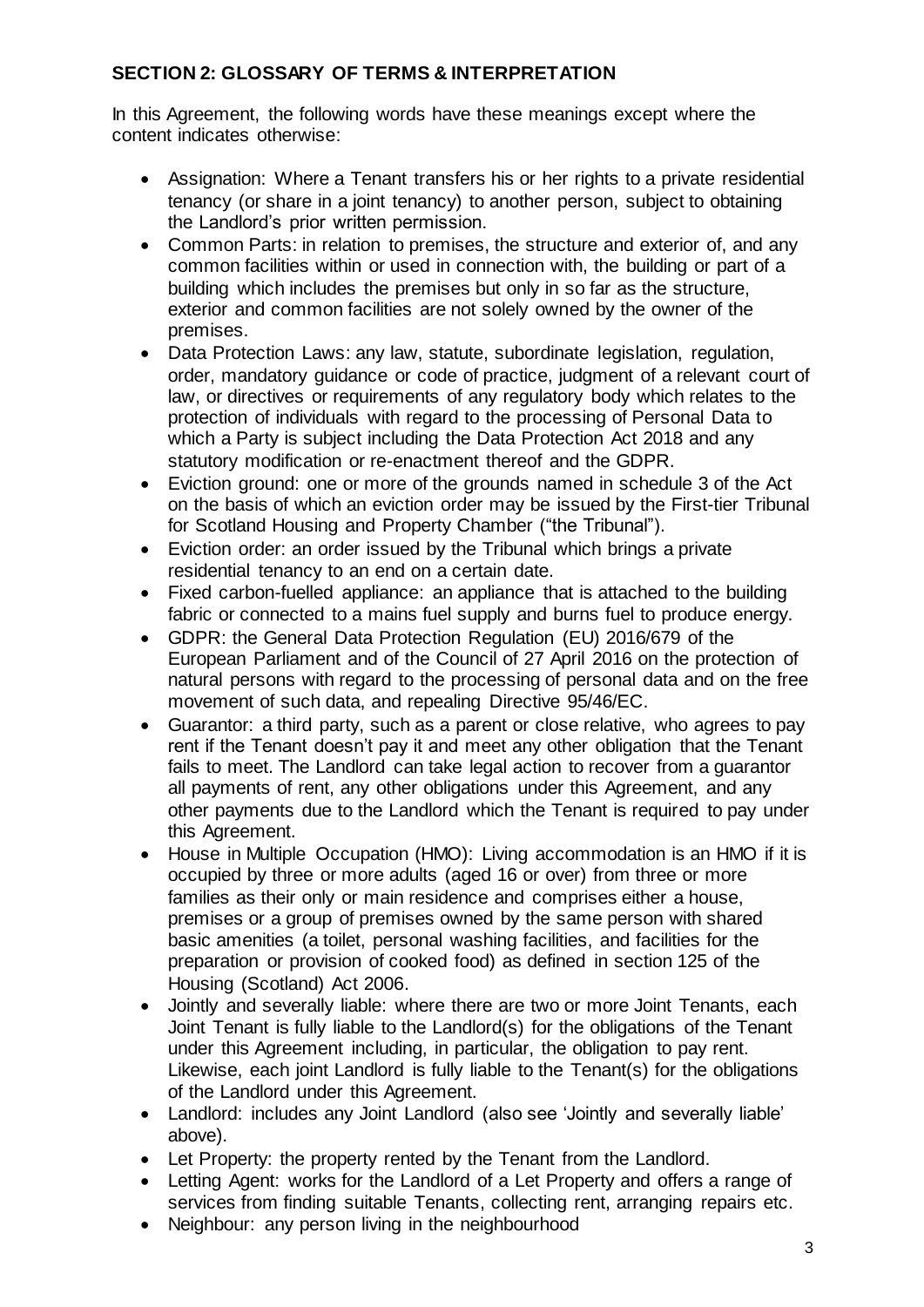- Neighbourhood: the local area of the Let Property
- Overcrowding: A house is regarded as being overcrowded if it fails either of two tests - the room standard and/or the space standard (see definition of each test below).
- Private Residential Tenancy: a tenancy where the property is let to an individual as a separate dwelling; the Tenant occupies all or part of it as the Tenant's only or principal home; and the tenancy is not one which is excluded under schedule 1 of the Act.
- Registered Landlord: a person who is entered in the register prepared and maintained by the local authority for the purposes of Part 8 of the Antisocial Behaviour etc. (Scotland) Act 2004.
- Rent: any sum payable periodically by the Tenant to the Landlord in connection with the tenancy (and includes, for the avoidance of doubt, any sums payable in respect of services, repairs, maintenance or insurance).
- Rent-increase notice: the notice that a Landlord under a private residential tenancy must use when notifying a Tenant of a proposed rent increase.
- Rent officer: an independent officer appointed by law who can decide how much rent is payable under a private residential tenancy. He or she can also decide the amount that a Landlord can add when increasing the rent in a rent pressure zone to reflect any improvements made to a Let Property.
- Rent Pressure Zone (RPZ): a defined area in which Scottish Ministers have put a cap on how much rents for existing Tenants can be increased by each year. Any cap set by Scottish Ministers will be at least consumer prices index (CPI) plus 1%, and can last for up to 5 years. Landlords with property within a rent pressure zone can apply to a rent officer for an additional amount of rent to reflect any improvements they have made to the Let Property.
- Statutory terms: the terms which apply to every private residential tenancy.
- Tenant: includes any joint Tenant or joint sub-Tenant (also see 'Jointly and severally liable' above)
- The Tribunal: the First-tier Tribunal for Scotland Housing and Property Chamber, the body which deals with all civil disputes arising from a private residential tenancy.
- The room standard: this is contravened when two people of opposite sexes, who are not living as husband and wife, have to sleep in the same room. This does not apply to children under 10. The rooms regarded as sleeping accommodation are defined as being 'of a type normally used in the locality either as a bedroom or as a living room'.
- The space standard: sets limits on the number of people who can occupy a house, relative to both the number and floor area of the rooms available as sleeping accommodation. For this purpose, children aged at least one but less than 10 count as half of a person, while children under the age of one do not count at all. Rooms of less than 50 square feet are not taken into account.

Declaring for the purposes of this Agreement that words in the singular include the plural, and where there are two or more persons included in the expression "the Tenant" the obligations and conditions to be met by "the Tenant", including payment of the rent, apply to all such persons jointly and severally.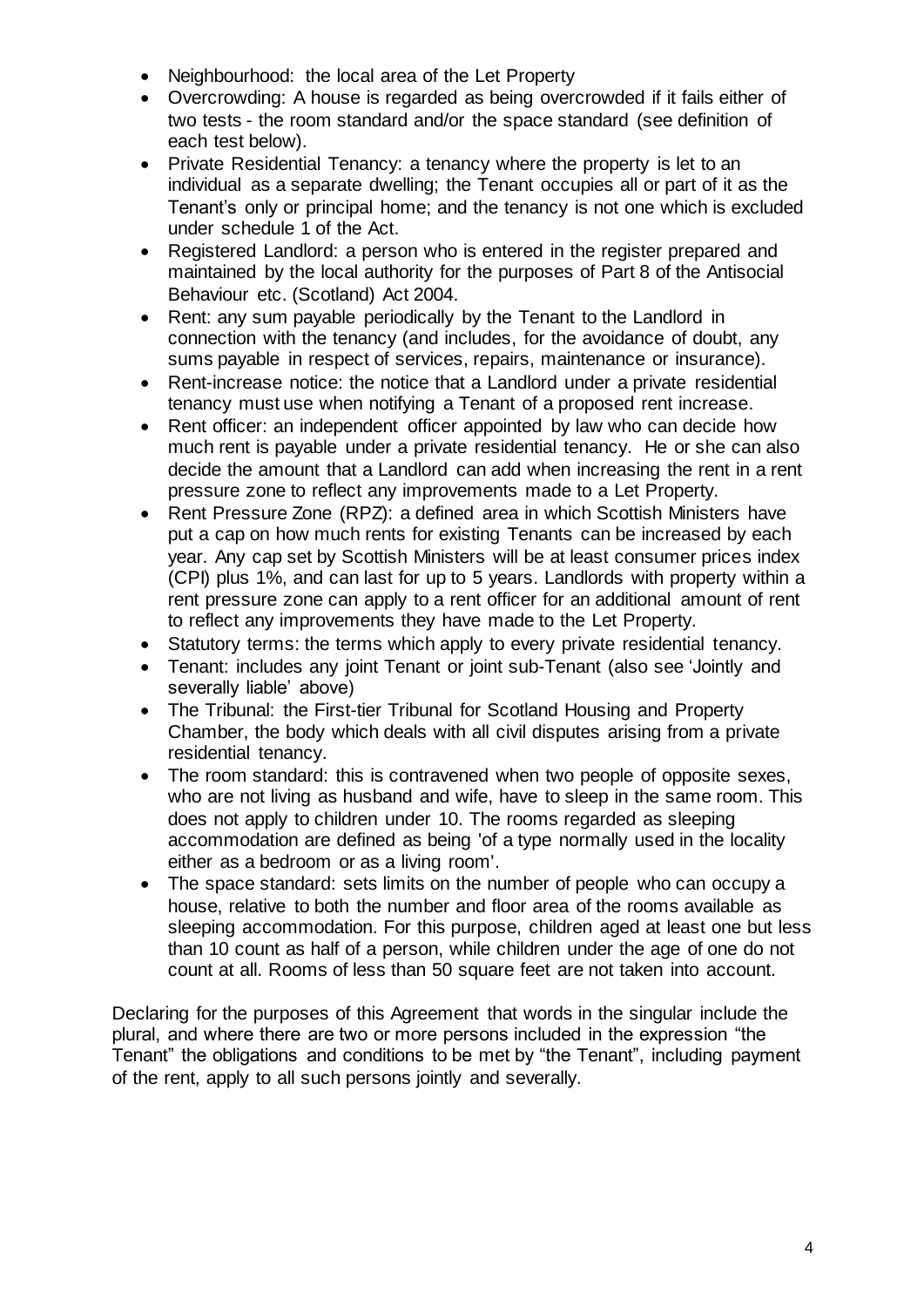#### <span id="page-7-0"></span>**SECTION 3: MODEL PRIVATE RESIDENTIAL TENANCY AGREEMENT**

# <span id="page-7-1"></span>1. **TENANT Name(s) and Address(es):** (1)  (2)  (3)  (4)   $(5)$

**("the Tenant(s)")** 

**Where this is a joint tenancy, the term "Tenant" applies to each of the individuals above and the full responsibilities and rights set out in this Agreement apply to each Tenant who will be jointly and severally liable for all of the obligations of the Tenant under this Agreement.** 

| Email address(es): (1) |  |
|------------------------|--|
| (2)                    |  |
| (3)                    |  |
| (4)                    |  |
| (5)                    |  |
|                        |  |
|                        |  |
|                        |  |
| (2)                    |  |
| (3)                    |  |
| (4)                    |  |

# <span id="page-7-2"></span>2. **LETTING AGENT**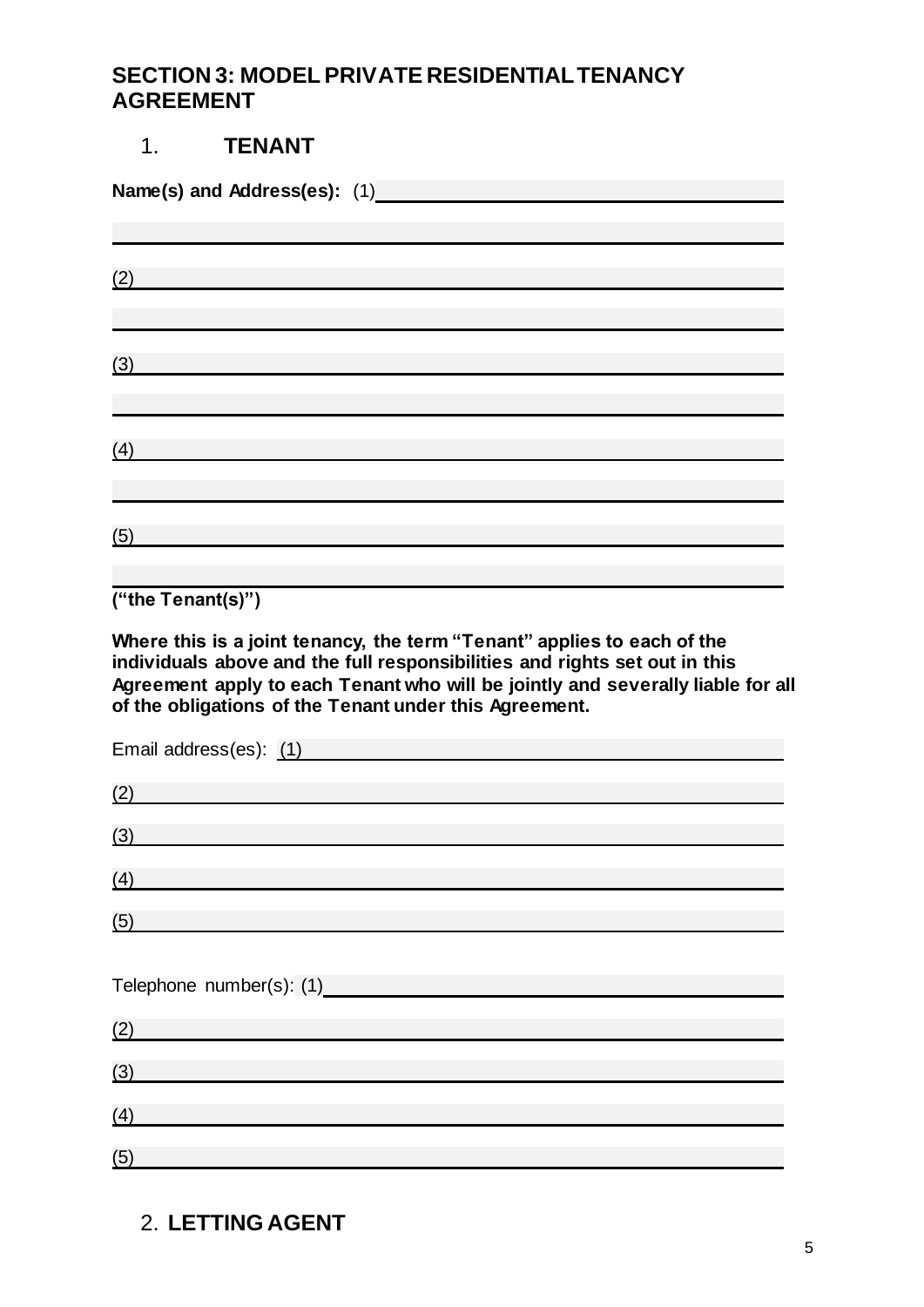| Name: Name: Name: Name: Name: Name: Name: Name: Name: Name: Name: Name: Name: Name: Name: Name: Name: Name: Name: Name: Name: Name: Name: Name: Name: Name: Name: Name: Name: Name: Name: Name: Name: Name: Name: Name: Name: |
|-------------------------------------------------------------------------------------------------------------------------------------------------------------------------------------------------------------------------------|
| Address: <u>experimental</u>                                                                                                                                                                                                  |
|                                                                                                                                                                                                                               |
|                                                                                                                                                                                                                               |
|                                                                                                                                                                                                                               |
|                                                                                                                                                                                                                               |
|                                                                                                                                                                                                                               |
|                                                                                                                                                                                                                               |
|                                                                                                                                                                                                                               |
|                                                                                                                                                                                                                               |
| The Agent will deliver the following services on behalf of the Landlord:                                                                                                                                                      |
|                                                                                                                                                                                                                               |
|                                                                                                                                                                                                                               |
|                                                                                                                                                                                                                               |
|                                                                                                                                                                                                                               |
|                                                                                                                                                                                                                               |
| The Agent is the first point of contact for the following:                                                                                                                                                                    |
|                                                                                                                                                                                                                               |
|                                                                                                                                                                                                                               |
|                                                                                                                                                                                                                               |

# <span id="page-8-0"></span>3. **LANDLORD**

| Name (1):                    |
|------------------------------|
| Name $(2)$ :                 |
| ("the Landlord(s)")          |
|                              |
| <b>Address (Landlord 1):</b> |
|                              |
|                              |
|                              |
| <b>Address (Landlord 2):</b> |
|                              |
|                              |
|                              |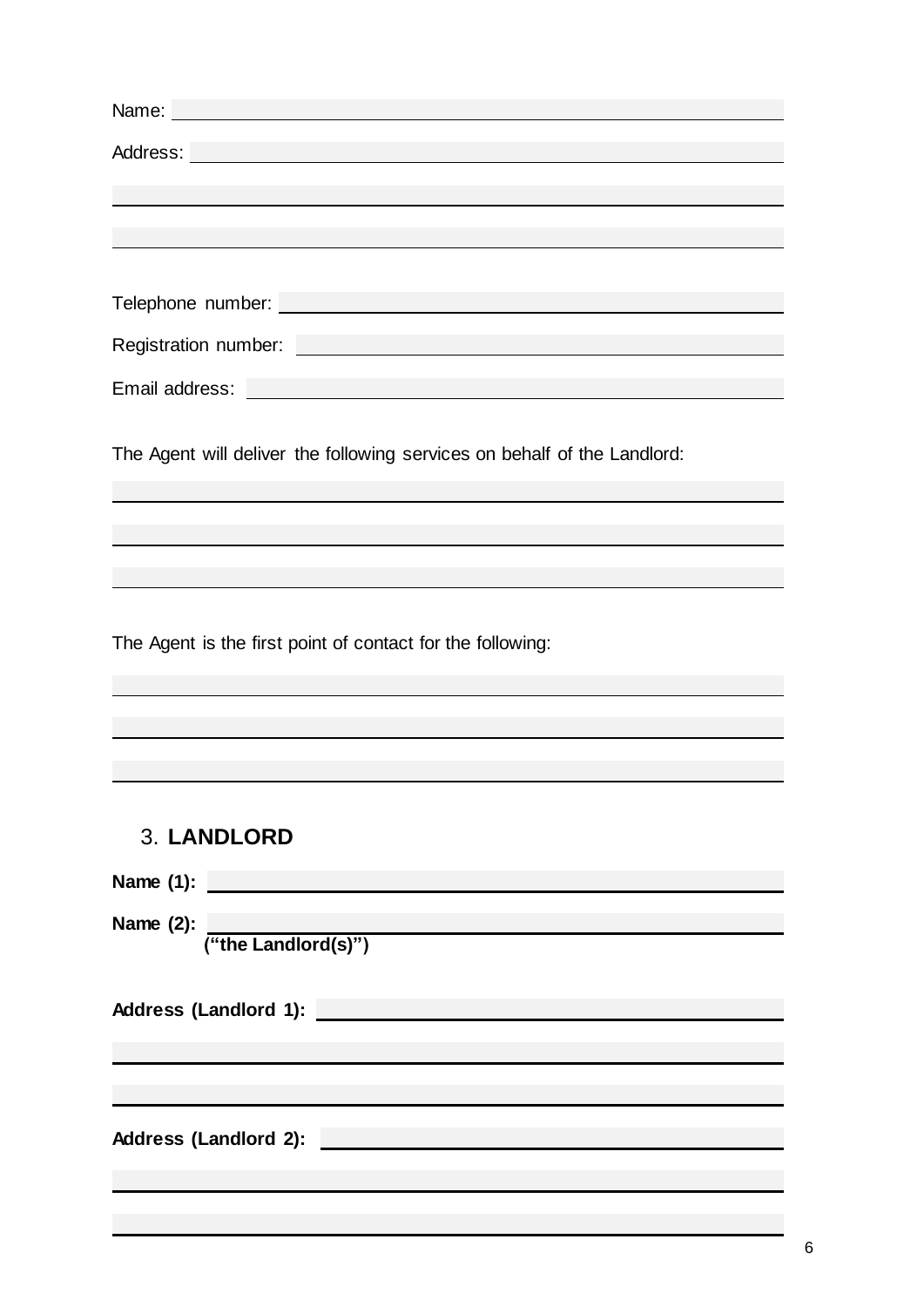| Email address(es): |  |  |
|--------------------|--|--|
|                    |  |  |
|                    |  |  |
|                    |  |  |
|                    |  |  |

**Registration number (Landlord 1): [\_ \_ \_ \_ \_ \_ / \_ \_ \_ / \_ \_ \_ \_ \_ /is pending – the Landlord will inform the Tenant of the Registration number once they have it]**

**Registration number (Landlord 2): [\_ \_ \_ \_ \_ \_ / \_ \_ \_ / \_ \_ \_ \_ \_/ is pending – the Landlord will inform the Tenant of the Registration number once they have it]**

# <span id="page-9-0"></span>4. **COMMUNICATION**

Telephone number:

**The Landlord and Tenant agree that all communications which may or must be made under the Act and in relation to this Agreement, including notices to be served by one party on the other will be made in writing using:**

 **hard copy by personal delivery or recorded delivery; or**

 **the email addresses set out in clauses [2 or 3] and 1].**

**For communication by email it is essential that the Landlord(s) and Tenant(s) consider carefully whether this option is suitable for them. It should be noted that all notices will be sent by email, which includes important documents such as a rent-increase notice and a notice to leave the Let Property.**

**To ensure all emails can be received and read in good time, the Landlord(s) and Tenant(s) agree to inform each other as soon as possible of any new email address which is to be used instead of the email address notified in this Agreement.**

**If sending a document electronically or by recorded delivery post, the document will be regarded as having been received 48 hours after it was sent, unless the receiving party can provide proof that he or she received it later than this. This extra delivery time should be factored into any required notice period.** 

# <span id="page-9-1"></span>5. **DETAILS OF THE LET PROPERTY**

**Address:**

**("the Let Property")**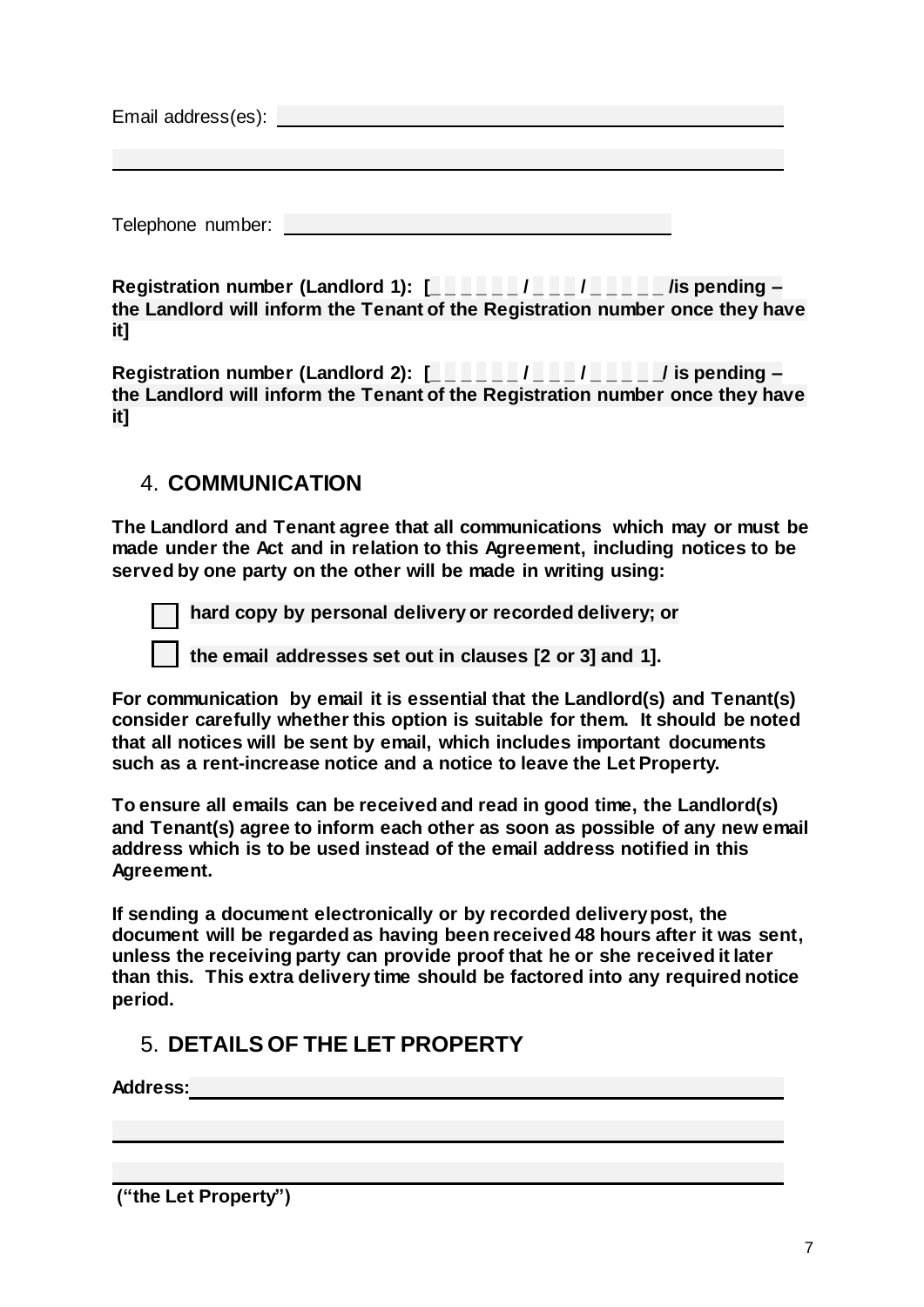#### **Type of property***:*

*(For example: Flat / Bungalow / Cottage / Terrace House / Semi-detached House / Detached House etc.)*

**Any other areas/facilities included with the Let Property***:*

**Any shared areas/facilities***:*

**Any excluded areas/facilities***:*

**The Let Property is [unfurnished/furnished or partly furnished]. See the Inventory and Record of Condition for further details.**

**The Let Property [is not/is] located in a rent pressure zone.**

**If Scottish Ministers have designated the area that the Let Property is located in as a rent pressure zone, there will be a cap on the amount that the rent can be increased. You can check whether the Let Property shown above is located in a rent pressure zone on the Scottish Government's website <https://www.mygov.scot/rent-pressure-zone-checker/>**

**The Let Property [is not/is] a House in Multiple Occupation (HMO).** 

HMO 24-hour contact number:

HMO licence expiry date  $1/2$ 

or

 $\square$  renewal application submitted to the local authority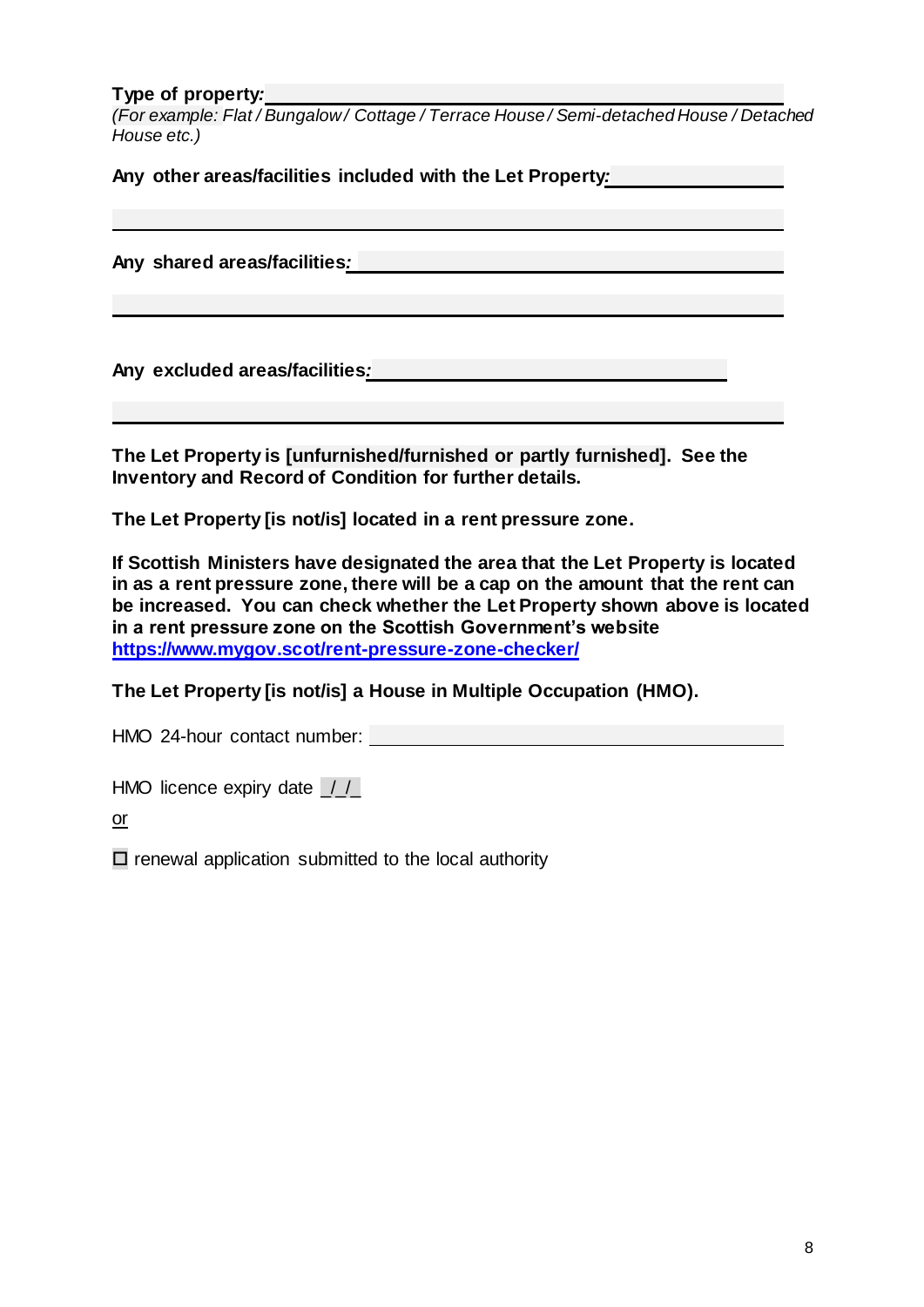# <span id="page-11-0"></span>6. **START DATE OF THE TENANCY**

**The private residential tenancy will start on:** 

**("the start date of the tenancy")**

# <span id="page-11-1"></span>7. **OCCUPATION AND USE OF THE LET PROPERTY**

**The Tenant agrees to continue to occupy the Let Property as his or her home and must obtain the Landlord's written permission before carrying out any trade, business or profession there.** 

#### <span id="page-11-2"></span>8. **RENT**

**The rent is £ a [week/fortnight/four weeks/calendar month/quarter/six months] payable in [advance/arrears].** 

| The first payment will be paid on |                                                    | and will be for |
|-----------------------------------|----------------------------------------------------|-----------------|
| the sum of £                      | in respect of the period                           | to              |
|                                   | . (The maximum amount of rent which can be paid in |                 |
| advance is 6 months' rent.)       |                                                    |                 |

**Thereafter payments of must be received on** *(insert day/date)* **and then subsequently on or before the same [day of each week/fortnight/four weekly period/date each calendar month/date each 3 month period/date each 6-month period] thereafter.**

**Method by which rent is to be paid: (This is the preferred method but rent may be paid using another method if it is reasonable in the circumstances.)**

**The following services are included in the rent amount noted above:** 

(list the services together with the prices).

#### <span id="page-11-3"></span>9. **RENT RECEIPTS**

**Where any payment of rent is made in cash, the Landlord must provide the Tenant with a dated written receipt for the payment stating: the amount paid, and either (as the case may be) the amount which remains outstanding, or confirmation that no further amount remains outstanding.**

#### <span id="page-11-4"></span>10. **RENT INCREASES**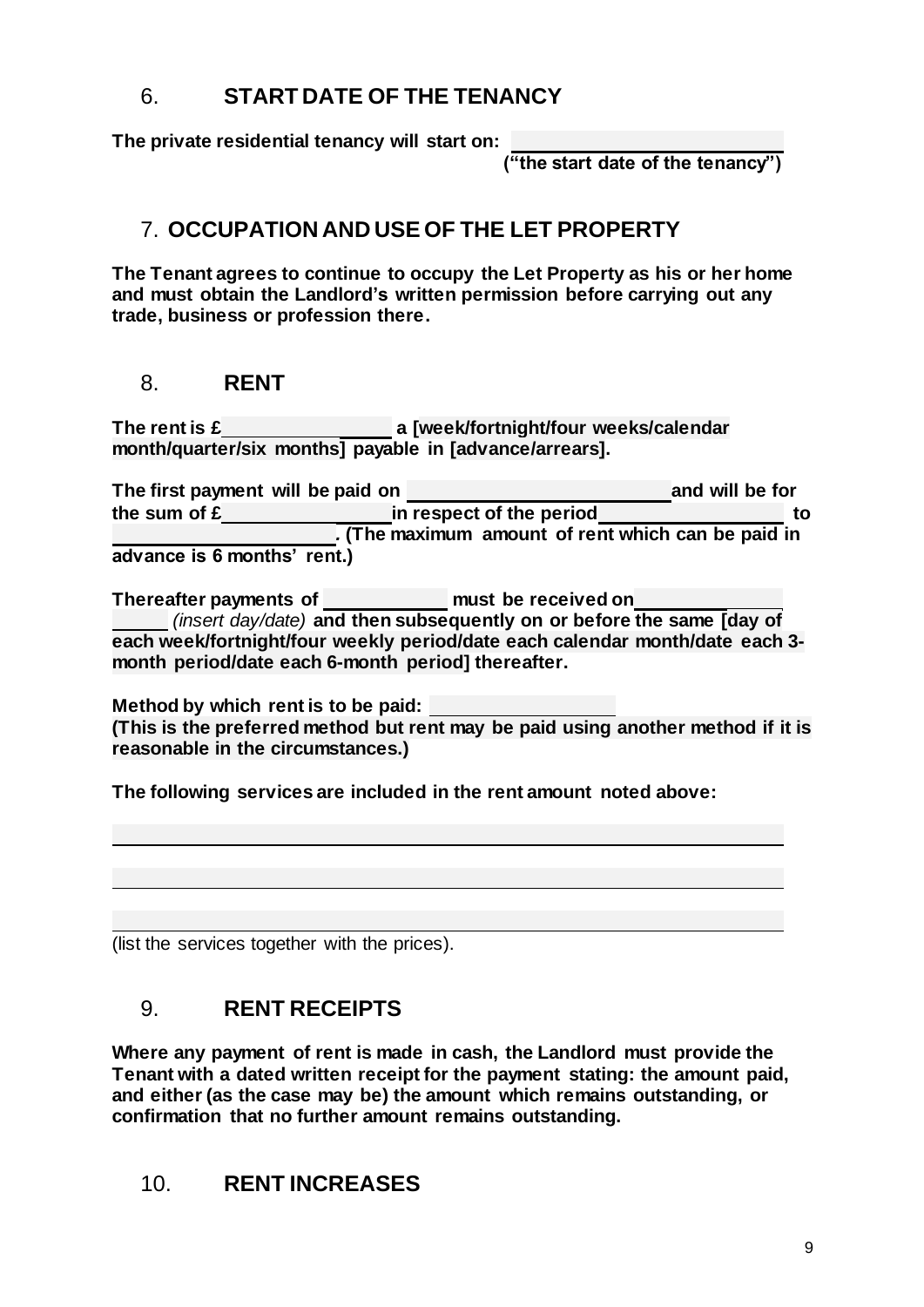**The rent cannot be increased more than once in any twelve month period and the Landlord must give the Tenant at least three months' notice before any increase can take place. In order to increase the rent, the Landlord must give the Tenant a rent-increase notice, the content of which is set out in 'The Private Residential Tenancies (Prescribed Notices and Forms) (Scotland) Regulations 2017'. The notice will be sent using the communication method agreed in the 'Communication' clause above.**

**Within 21 days of receiving a rent-increase notice, the Tenant can refer the increase to a rent officer for adjudication if he or she considers that the rent increase amount is unreasonable, unless the property is located in a rent pressure zone (RPZ). Before submitting a referral to a rent officer for rent adjudication, the Tenant must complete Part 3 of the rent-increase notice and return it to his or her Landlord to notify the Landlord of his or her intention to make a referral to a rent officer. Failure to return Part 3 to the Landlord will mean that the rent increase will take effect from the date proposed in the notice.**

**If the Let property is located within a rent pressure zone, the Tenant cannot refer a rent increase to a rent officer as Scottish Ministers will have set a cap on the maximum amount the rent can be increased.** 

#### <span id="page-12-0"></span>11. **DEPOSIT**

**The Landlord must lodge any deposit they receive with a tenancy deposit scheme within 30 working days of the start date of the tenancy (when a deposit is paid in instalments then each instalment must be lodged within 30 working days of that instalment being paid).** 

**A tenancy deposit scheme is an independent third-party scheme approved by the Scottish Ministers to hold and protect a deposit until it is due to be repaid.** 

**At the start date of the tenancy or before, a deposit of £ will be paid by the Tenant to the Landlord. The Landlord will issue a receipt for the deposit to the Tenant. No interest shall be paid by the Landlord to the Tenant for the deposit.** 

**By law, the deposit amount cannot exceed the equivalent of two months' rent and cannot include any premiums. For example, charging for an administration fee or taking a holding fee (regardless of whether or not the holding fee is refundable).**

| The scheme administrator is | (insert name) and |
|-----------------------------|-------------------|
|                             |                   |

their contact details are:

**Where it is provided in this Agreement that the Tenant is responsible for a particular cost or to do any particular thing and the Tenant fails to meet that cost, or the Landlord carries out work or performs any other obligation for**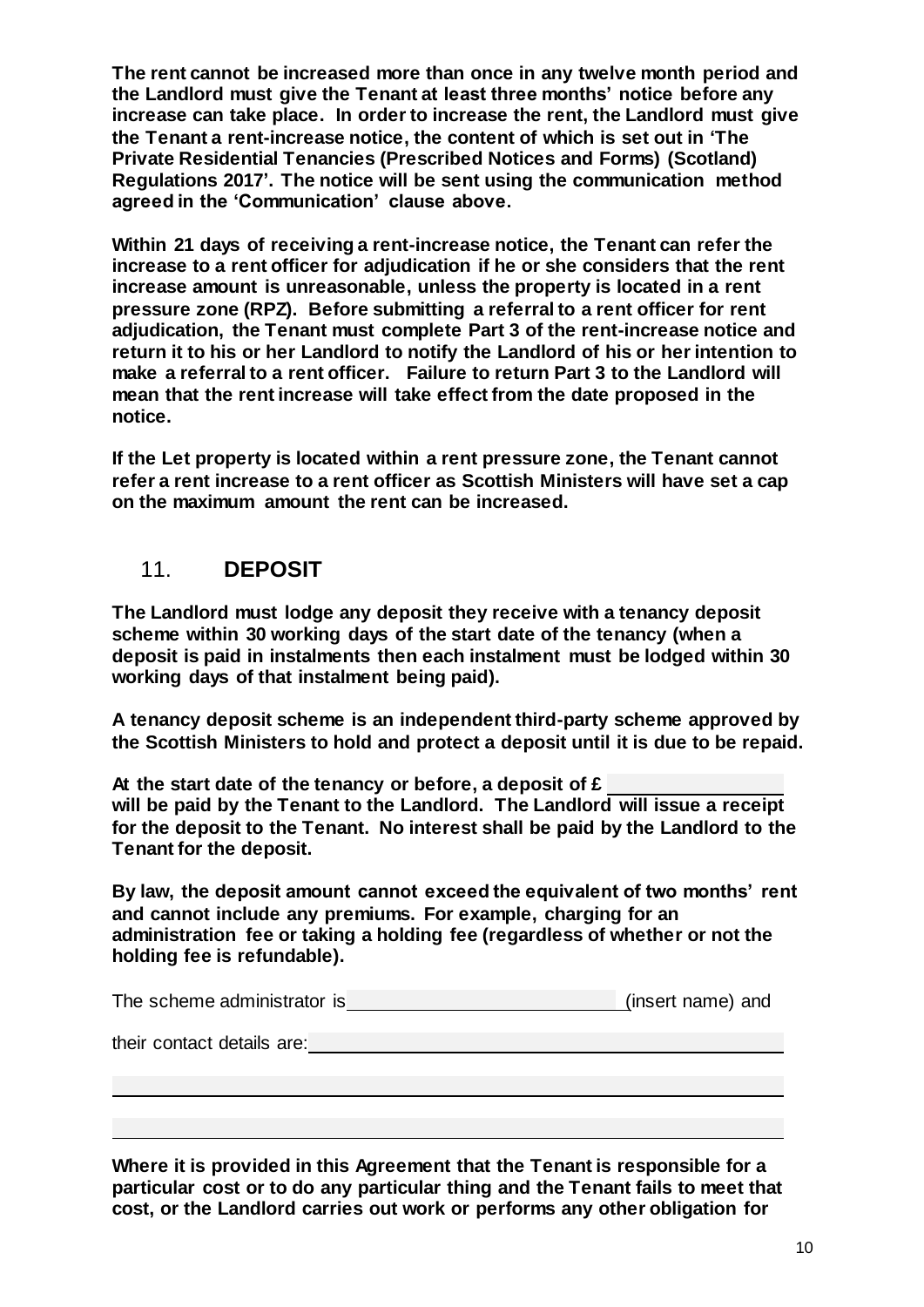**which the Tenant is responsible, the Landlord can apply for reasonable costs to be deducted from any deposit paid by the Tenant.** 

**This would include cases where a tenant has not paid all of the rent payable, any amount in respect of one-off services, or unpaid utility bills, or a sum in relation to breakages or cleaning.**

**At the end of the tenancy the Landlord should ask the tenancy deposit scheme to release the deposit and the amounts payable to each party. If the Tenant disagrees with the amount, the scheme administrator will provide a dispute resolution mechanism.**

**Where the Tenant owes the Landlord an amount greater than the amount held by the tenancy deposit scheme, the Tenant will remain liable for these costs, and the Landlord may take action to recover the difference from the Tenant.**

**More information can be found in the Tenancy Deposit Schemes (Scotland) Regulations 2011. [\(http://www.legislation.gov.uk/ssi/2011/176/contents/made\)](http://www.legislation.gov.uk/ssi/2011/176/contents/made)**

# <span id="page-13-0"></span>12. **SUBLETTING AND ASSIGNATION**

**Unless the Tenant has received prior written permission from the Landlord, the Tenant must not:**

- **sublet the Let Property (or any part of it),**
- **take in a lodger,**
- **assign the Tenant's interest in the Let Property (or any part of it), or**
- **otherwise part with, or give up to another person, possession of the Let Property (or any part of it).**

#### <span id="page-13-1"></span>13. **NOTIFICATION ABOUT OTHER RESIDENTS**

**If a person aged 16 or over (who is not a Joint Tenant) occupies the Let Property with the Tenant as that person's only or principal home, the Tenant must tell the Landlord in writing that person's name, and relationship to the Tenant.**

**If that person subsequently leaves the Let Property the Tenant must tell the Landlord.**

**The Tenant will take reasonable care to ensure that anyone living with them does not do anything that would be a breach of this Agreement if they were the Tenant.** If they do, the Tenant will be treated as being responsible for any such action and will be liable for the cost of any repairs, renewals or replacement of items where required.

When allowing a person to occupy the Let Property with the Tenant as that person's only or principal home, the Tenant must ensure that the Let Property does not become an unlicensed "house in multiple occupation" (HMO) (see **[SECTION 2:](#page-5-0) [GLOSSARY OF TERMS](#page-5-0)** for definition of "house in multiple occupation").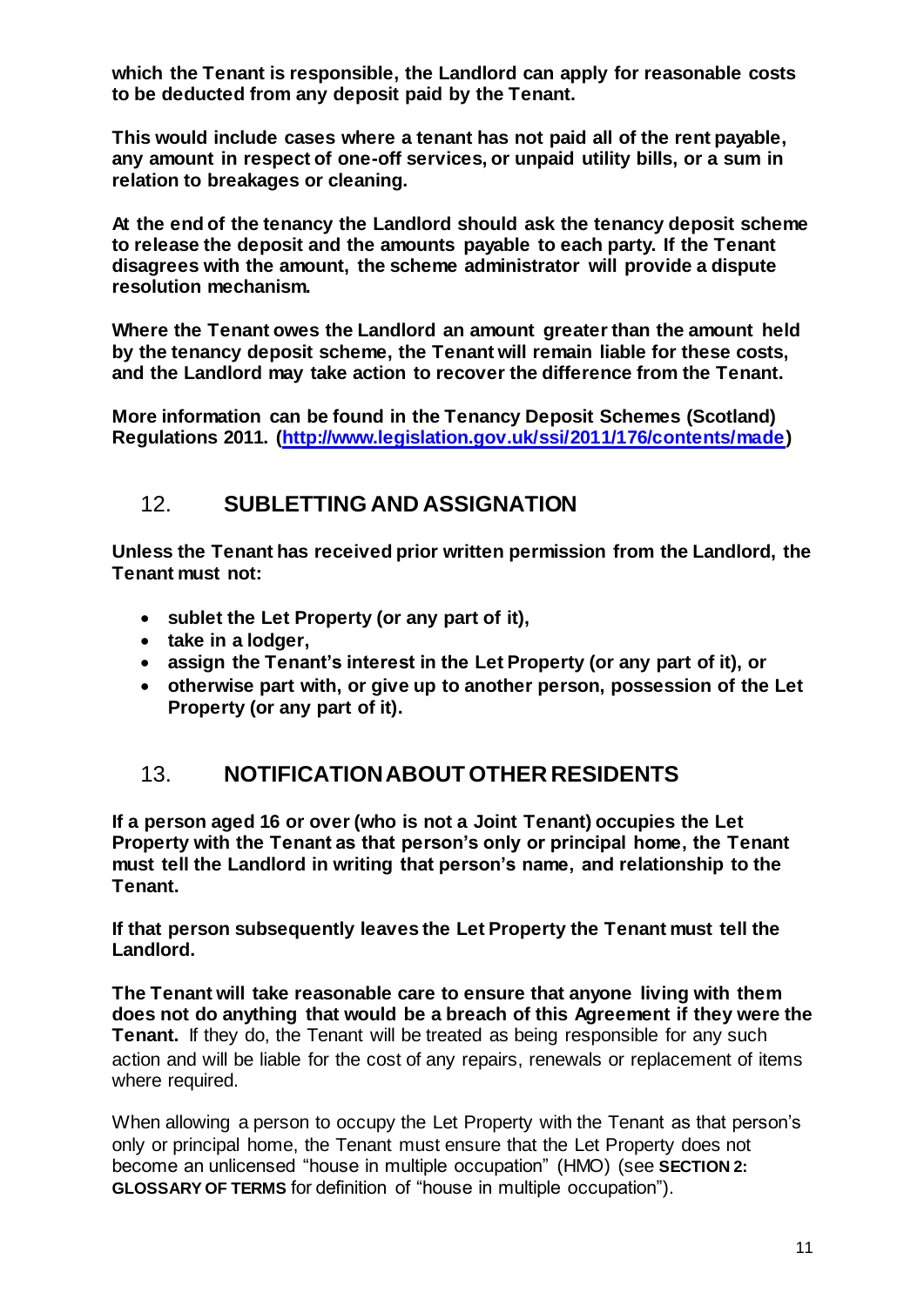The Tenant will be liable for reasonable costs and expenses, including if applicable, legal or court expenses, payable by the Landlord or his or her Agent as a result of the accommodation being, as a consequence of the Tenant's breach, deemed an unlicensed or unregistered "house in multiple occupation".

#### <span id="page-14-0"></span>14. **OVERCROWDING**

**The number of people who may live in a Let Property depends on the number and size of the rooms, and the age, gender and relationships of the people. Living rooms and bedrooms are counted as rooms, but not the kitchen or bathroom.** 

**The Tenant must not allow the Let Property to become overcrowded. If the Let Property does become overcrowded, the Landlord can take action to evict the Tenant as the Tenant has breached this term of this Agreement.** 

# <span id="page-14-1"></span>15. **INSURANCE**

**The Landlord is responsible for paying premiums for any insurance of the building and contents belonging to him or her, such as those items included in the property inventory. The Landlord will have no liability to insure any items belonging to the Tenant.**

**The Tenant is responsible for arranging any contents insurance which the Tenant requires for his or her own belongings. The Tenant's belongings may include personal effects, foodstuffs and consumables, belongings, and any other contents brought in to the Let Property by the Tenant.** 

# <span id="page-14-2"></span>16. **ABSENCES**

**The Tenant agrees to tell the Landlord if he or she is to be absent from the Let Property for any reason for a period of more than 14 days. The Tenant must take such measures as the Landlord may reasonably require to secure the Let Property prior to such absence and take appropriate reasonable measures to meet the 'Reasonable Care' section below.**

# <span id="page-14-3"></span>17. **REASONABLE CARE**

**The Tenant agrees to take reasonable care of the Let Property and any common parts, and in particular agrees to take all reasonable steps to:**

- **keep the Let Property adequately ventilated and heated;**
- **not bring any hazardous or combustible goods or material into the Let Property, notwithstanding the normal and safe storage of petroleum and gas for garden appliances (mowers etc.), barbecues or other commonly used household goods or appliances;**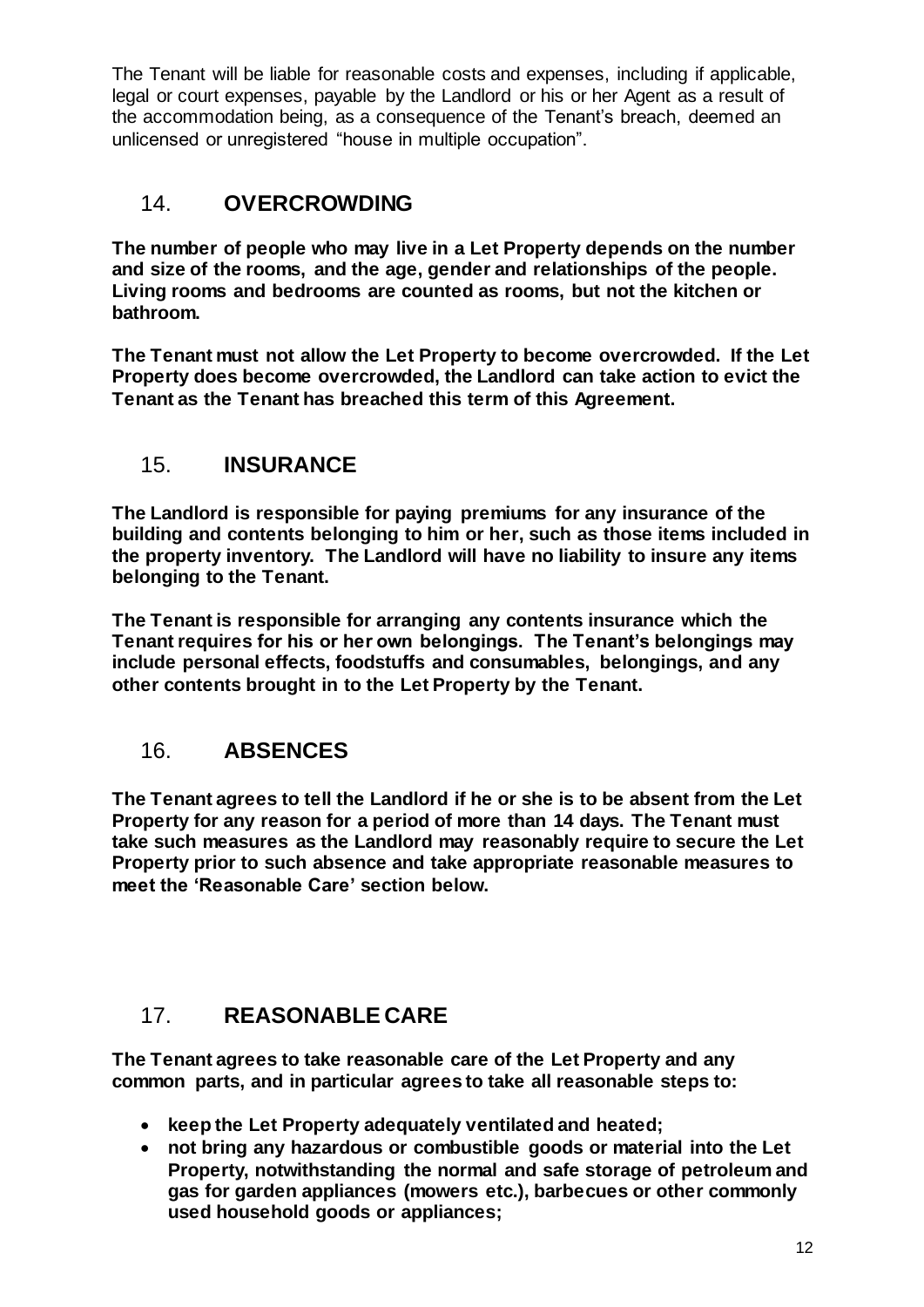- **not put any damaging oil, grease or other harmful or corrosive substance into the washing or sanitary appliances or drains;**
- **prevent water pipes freezing in cold weather;**
- **avoid danger to the Let Property or neighbouring properties by way of fire or flooding;**
- **ensure the Let Property and its fixtures and fittings are kept clean during the tenancy;**
- **not interfere with the smoke detectors, carbon monoxide detectors, heat detectors or the fire alarm system;**
- **not interfere with door closer mechanisms.**

#### <span id="page-15-0"></span>18. **THE REPAIRING STANDARD etc. AND OTHER INFORMATION**

#### <span id="page-15-1"></span>**THE REPAIRING STANDARD**

**The Landlord is responsible for ensuring that the Let Property meets the Repairing Standard.** 

**The Landlord must carry out a pre-tenancy check of the Let Property to identify work required to meet the Repairing Standard (described below) and notify the Tenant of any such work. The Landlord also has a duty to repair and maintain the Let Property from the start date of the tenancy and throughout the tenancy. This includes a duty to make good any damage caused by doing this work. On becoming aware of a defect, the Landlord must complete the work within a reasonable time.**

**A privately rented Let Property must meet the Repairing Standard as follows:**

- **The Let Property must be wind and water tight and in all other respects reasonably fit for people to live in.**
- **The structure and exterior (including drains, gutters and external pipes) must be in a reasonable state of repair and in proper working order.**
- **Installations for supplying water, gas and electricity and for sanitation, space heating and heating water must be in a reasonable state of repair and in proper working order.**
- **Any fixtures, fittings and appliances that the Landlord provides under the tenancy must be in a reasonable state of repair and in proper working order.**
- **Any furnishings that the Landlord provides under the tenancy must be capable of being used safely for the purpose for which they are designed.**
- **The Let Property must have a satisfactory way of detecting fires and for giving warning in the event of a fire or suspected fire1.**
- **The Let Property must have a satisfactory way of giving warning if there is a hazardous concentration of carbon monoxide gas2.**

**More detail on the Repairing Standard is available in the Easy Read Notes for the Scottish Government Model Private Residential Tenancy Agreement, or on** 

Housing.

l <sup>1</sup> [Scottish Government Statutory Guidance on Satisfactory Provision for Detecting and Warning of Fires](https://beta.gov.scot/publications/fire-safety-guidance-private-rented-properties/Housing%20guidance%20on%20satisfactory%20provision%20for%20detecting%20and%20warning%20of%20fires%20-%20Scottish%20Government%20revised%20November%202016.pdf?inline=true)

<sup>&</sup>lt;sup>2</sup> Scottish Government Statutory Guidance for the Provision of Carbon Monoxide Alarms in Private Rented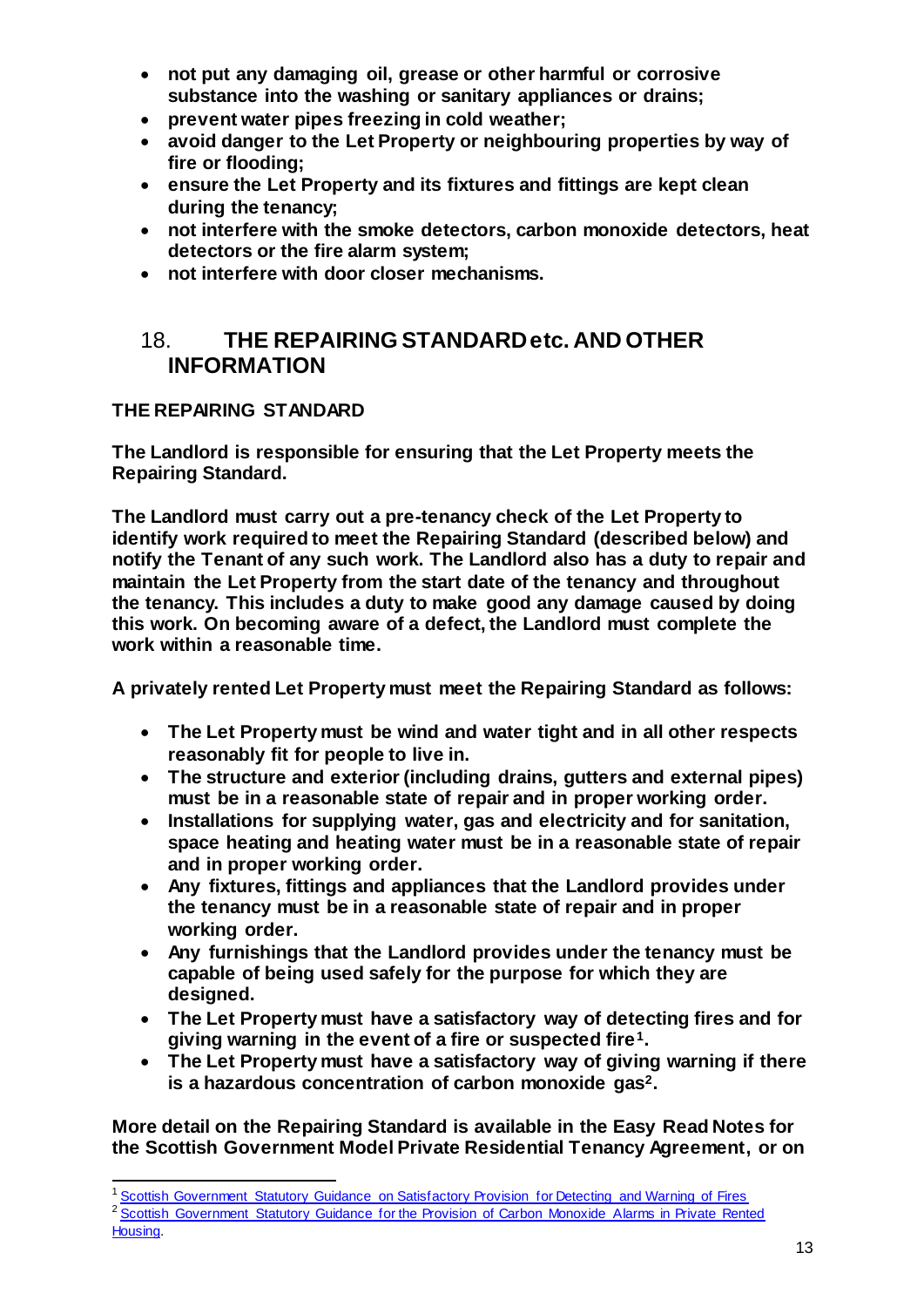**the Scottish Government website. If the Tenant believes that the Landlord has failed to ensure that the Let Property meets the Repairing Standard at all times during the tenancy, he or she should discuss this with the Landlord in the first instance. If the Landlord does not rectify the problem within a reasonable time, the Tenant has the right to apply to the First-tier Tribunal for Scotland Housing and Property Chamber ("the Tribunal"). The Tribunal may reject the application; consider whether the case can be resolved by the Tenant and Landlord (for example, by agreeing to mediation); consider the application; or reject the case. The Tribunal has power to require a Landlord to carry out work necessary to meet the Repairing Standard.**

**The Repairing Standard does not cover work for which the Tenant is responsible due to his or her duty to use the Let Property in a proper manner; nor does it cover the repair or maintenance of anything that the Tenant is entitled to remove from the Let Property.**

**Structure & exterior:**

**The Landlord is responsible (together with any other owners of common parts of the building in which the accommodation is situated, if appropriate) for keeping in repair the structure and exterior of the accommodation.**

**Gas safety:**

**The Landlord must ensure that there is an annual Gas safety check on all pipework and appliances carried out by a Gas Safe registered engineer. The Tenant must be given a copy of the Landlord's gas safety certificate. The Landlord must keep certificates for at least 2 years. The Gas Safety (Installation and use) Regulations 1998 places duties on Tenants to report any defects with gas pipework or gas appliances that they are aware of to the Landlord. Tenants are forbidden to use appliances that have been deemed unsafe by a gas contractor.** 

**The Landlord must also ensure that a carbon monoxide detector is installed where there is a fixed carbon-fuelled appliance (excluding an appliance used solely for cooking) or where a fixed carbon-fuelled appliance is situated in an inter-connected space such as a garage. A carbon monoxide detector is also required in the bedrooms and main living room if a flue from a carbon-fuelled appliance passes through the room. "Carbon-fuelled" includes wood, coal and oil as well as gas.**

#### **Electrical safety:**

**The Landlord must ensure that an electrical safety inspection is carried out at least every five years consisting of an Electrical Installation Condition Report (EICR) and Portable Appliance Testing (PAT) on appliances provided by the Landlord. The EICR must be completed by a suitably competent person.**

**The Tenant must be given a copy of the EICR and any PAT.**

**Smoke detectors:**

**The Landlord must ensure that mains-powered smoke alarms or tamper proof long-life lithium battery alarms are installed in (i) the room which is frequently**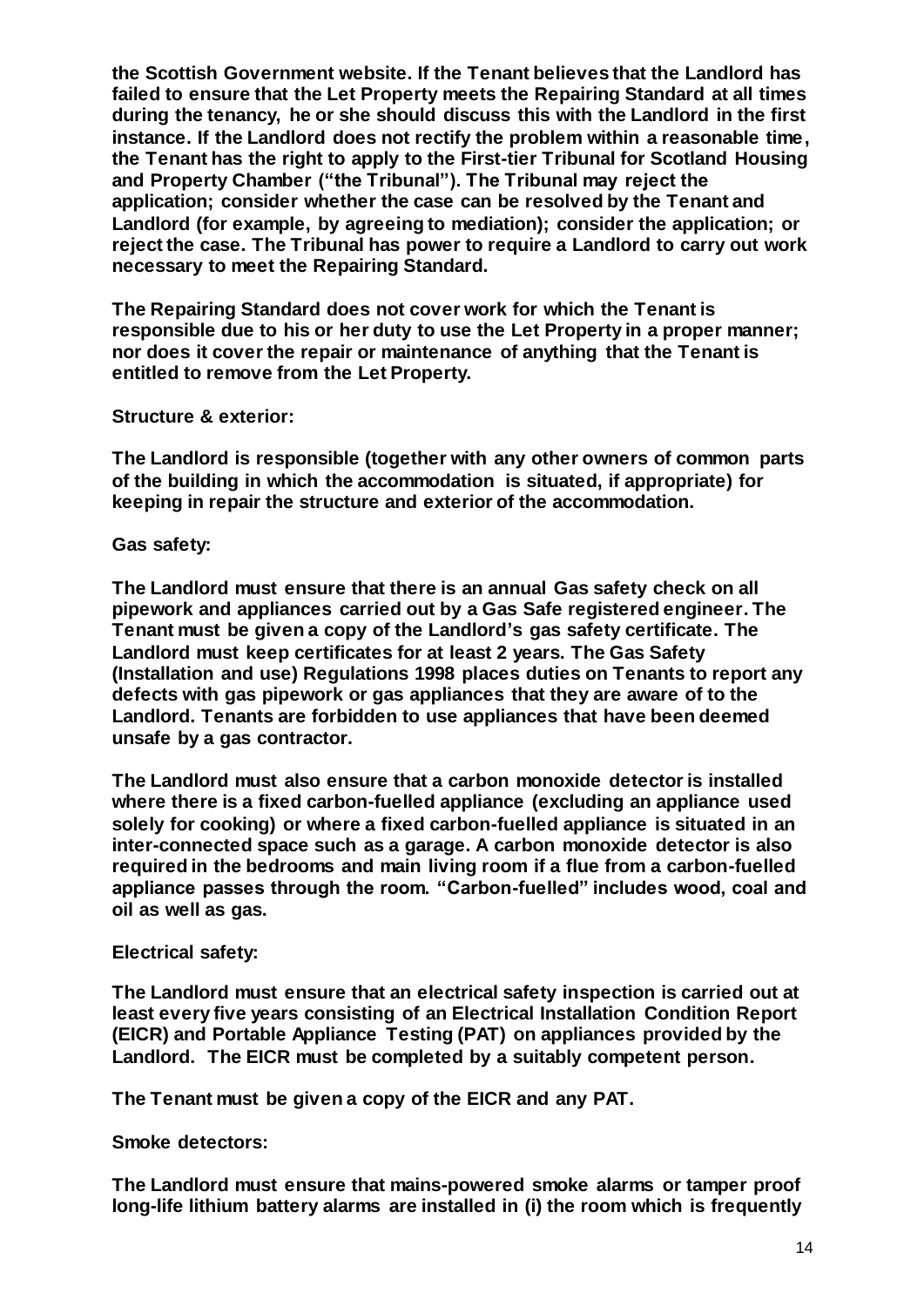**used by the occupants for general daytime living purposes and (ii) every circulation space such as hallways or landings, there must also be a heat alarm in the kitchen. All alarms should be interlinked.**

**Installations:**

**The Landlord will keep in repair and in proper working order the installations in the Let Property for the supply of water, gas, electricity, sanitation, space heating and water heating (with the exception of those installed by the Tenant or which the Tenant is entitled to remove).**

**Energy Performance Certificate (EPC):**

**A valid EPC** (**not more than 10 years old) must be given to the Tenant at the start date of the tenancy, unless the Tenant is renting a room with shared access to a kitchen, bathroom and living area.**

**Furnishings:**

**Landlords should ensure that all upholstered furniture provided complies with the Furniture and Furnishings (Fire Safety) Regulations 1988 as amended, as evidenced by the permanent labelling.** 

**Defective fixtures and fittings:**

**All fixtures and fittings provided by the Landlord in the Let Property should be in a reasonable state of repair and in proper working order. The Landlord will repair or replace any of the fixtures, fittings or furnishings supplied which become defective and will do so within a reasonable period of time. Nothing contained in this Agreement makes the Landlord responsible for repairing damage caused wilfully or negligently by the Tenant, anyone living with the Tenant or an invited visitor to the Let Property.** 

#### <span id="page-17-0"></span>**REPAIR TIMETABLE**

**The Tenant undertakes to notify the Landlord as soon as is reasonably practicable of the need for any repair or emergency. The Landlord is responsible for carrying out necessary repairs as soon as is reasonably practicable after having been notified of the need to do so. The Tenant must allow the Landlord reasonable access to the Let Property to enable the Landlord to fulfil their duties under the repairing standard (see the clause on 'Access for Repairs').** 

#### <span id="page-17-1"></span>**PAYMENT FOR REPAIRS**

**The Tenant will be liable for the cost of repairs where the need for them is attributable to his or her fault or negligence, that of any person residing with him or her, or any guest of his or hers.**

<span id="page-17-2"></span>**INFORMATION**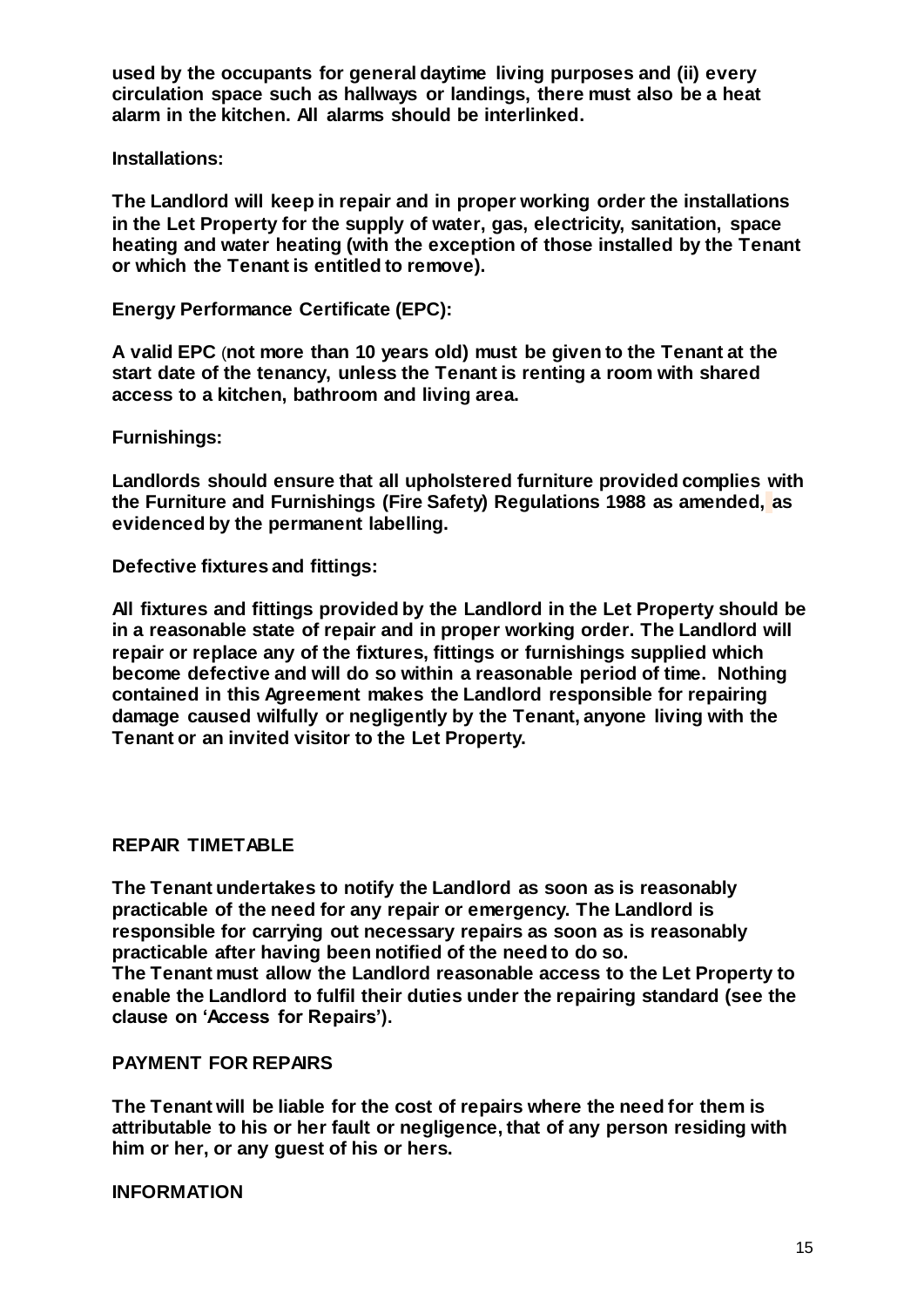**In addition to this Agreement, the Landlord must give to the Tenant:-**

- **gas safety certificate;**
- **electrical safety inspection reports (EICR and PAT);**
- **energy performance certificate (unless the Tenant is renting a room with shared access to a kitchen, bathroom and living area).**

# <span id="page-18-0"></span>19. **LEGIONELLA**

**At the start of the tenancy and throughout, the Landlord must take reasonable steps to assess any risk from exposure to legionella to ensure the safety of the Tenant in the Let Property.**

#### <span id="page-18-1"></span>20. **ACCESS FOR REPAIRS, INSPECTIONS AND VALUATIONS**

**The Tenant must allow reasonable access to the Let Property for an authorised purpose where the Tenant has been given at least 48 hours' notice, or access is required urgently. Authorised purposes are carrying out work in the Let Property which the Landlord is required to or is allowed to, either by law, under the terms of this Agreement, or any other agreement between the Landlord and the Tenant; inspecting the Let Property to see if any such work is needed; and carrying out a valuation of the Let Property. The right of access also covers access by others such as a contractor or tradesman hired by the Landlord.** 

**There is nothing to stop the Tenant and Landlord from mutually agreeing more generous rights of access if both parties want to resolve a non-urgent problem more promptly.** 

**The Landlord has no right to use retained keys to enter the Let Property without the Tenant's permission, except in an emergency.**

# <span id="page-18-2"></span>21. **RESPECT FOR OTHERS**

**The Tenant, those living with him/her, and his/her visitors must not engage in antisocial behaviour to another person. A person includes anyone in the Let Property, a neighbour, visitor, the Landlord, Agent or contractor.** 

**"Antisocial behaviour" means behaving in a way which causes, or is likely to cause, alarm, distress, nuisance or annoyance to any person; or which amounts to harassment of any person. Harassment of a person includes causing the person alarm or distress. Antisocial behaviour includes speech.**

**In particular, the Tenant, those living with him/her, and his/her visitors must not:**

 **make excessive noise. This includes, but is not limited to, the use of televisions, CD players, digital media players, radios and musical instruments and DIY and power tools;**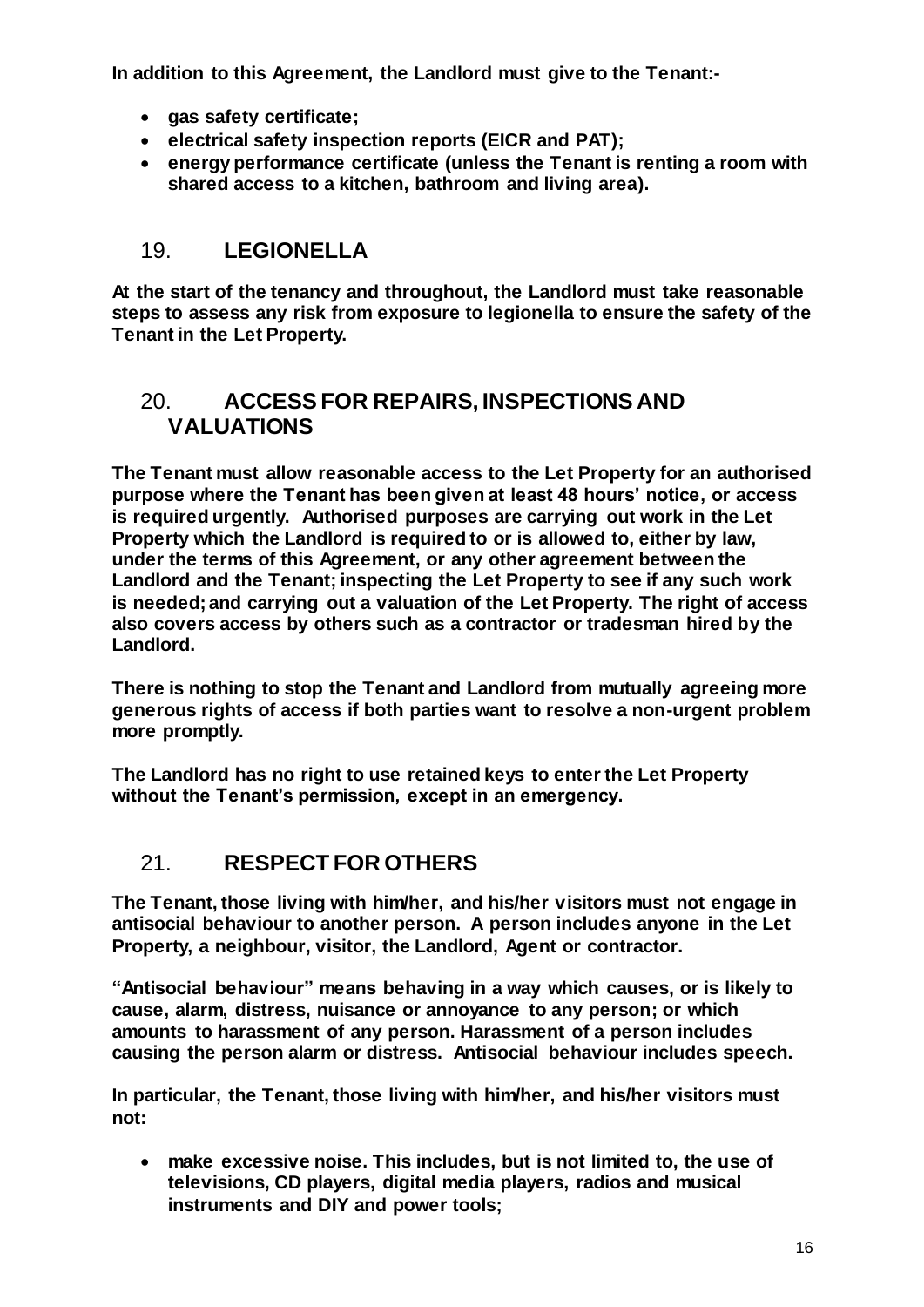- **fail to control pets properly or allow them to foul or cause damage to other people's property;**
- **allow visitors to the Let Property to be noisy or disruptive;**
- **vandalise or damage the Let Property or any part of the common parts or neighbourhood;**
- **leave rubbish either in unauthorised places or at inappropriate times;**
- **allow any other person (including children) living in or using the property to cause a nuisance or annoyance to other people by failing to take reasonable steps to prevent this;**
- **harass any other Tenant, member of his/her household, visitors, neighbours, family members of the Landlord or employees of the Landlord or Agent, or any other person or persons in the house, or neighbourhood, for whatever reason. This includes behaviour due to that person's race, colour or ethnic origin, nationality, gender, sexuality, disability, age, religion or other belief, or other status;**

**In addition, the Tenant, those living with him/her, and his/her visitors must not engage in the following unlawful activities:**

- **use or carry offensive weapons;**
- **use, sell, cultivate or supply unlawful drugs or sell alcohol;**
- **store or bring onto the premises any type of unlicensed firearm or firearm ammunition including any replica or decommissioned firearms.**
- **use the Let Property or allow it to be used, for illegal or immoral purposes;**
- **threaten or assault any other Tenant, member of his/her household, visitors, neighbours, family members of the Landlord or employees of the Landlord or Agent, or any other person or persons in the house, or neighbourhood, for whatever reason.**

**The particular prohibitions on behaviour listed above do not in any way restrict the general responsibilities of the Tenant.**

# <span id="page-19-0"></span>22. **EQUALITY REQUIREMENTS:**

**Under the Equality Act 2010, the Landlord must not unlawfully discriminate against the Tenant or prospective Tenant on the basis of their disability, sex, gender reassignment, pregnancy or maternity, race, religion or belief or sexual orientation.**

# <span id="page-19-1"></span>23. **DATA PROTECTION**

**The Landlord must comply with the requirements of the Data Protection Laws to ensure that the Tenant's personal information is held securely and only lawfully disclosed.**

#### <span id="page-19-2"></span>24. **ENDING THE TENANCY**

**This Tenancy may be ended by:-**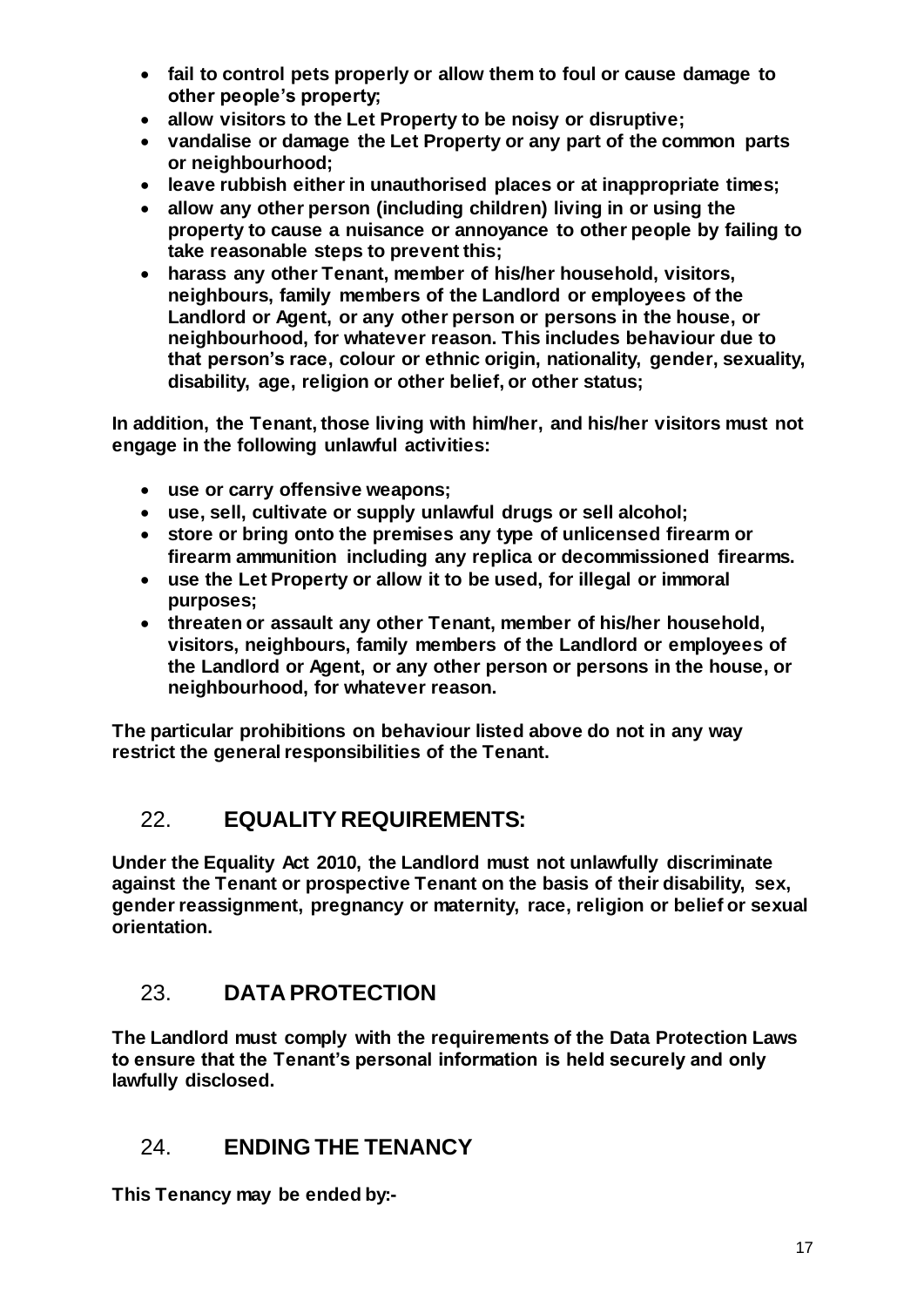- **The Tenant giving notice to the Landlord**
	- o **The Tenant giving the Landlord at least 28 days' notice in writing to terminate the tenancy, or an earlier date if the Landlord is content to waive the minimum 28 day notice period. Where the Landlord agrees to waive the notice period, his or her agreement must be in writing. The tenancy will come to an end on the date specified in the notice or, where appropriate, the earlier date agreed between the Tenant and Landlord. To end a joint tenancy, all the Joint Tenants must agree to end the tenancy. One Joint Tenant cannot terminate the joint tenancy on behalf of all Joint Tenants.**
- **The Landlord giving notice to the Tenant, which is only possible using one of the 18 grounds for eviction set out in schedule 3 of the Act**. **This can happen either:**
	- o **By the Landlord giving the Tenant a Notice to Leave stating one or more of the eviction grounds, and the Tenant choosing to leave. In this case, the tenancy will come to an end on the day specified in the Notice to Leave, or the day on which the Tenant actually leaves the Let Property, whichever is the later.**

**or:-**

o **By the Landlord giving the Tenant a Notice to Leave stating one or more of the eviction grounds and then, if the Tenant chooses not to leave on the day after the notice period expires, subsequently obtaining an eviction order from the Tribunal on the stated eviction ground(s). In this case, the tenancy will come to an end on the date specified in the eviction order.** 

**The Landlord can bring the tenancy to an end only if one of the 18 grounds for eviction apply. If the Landlord serves a Notice to Leave on the Tenant, he or she must specify which eviction ground(s) is being used, and give the reasons why they believe this eviction ground applies.** 

**If the Landlord applies to the Tribunal for an eviction order, the Tribunal will ask the Landlord to provide supporting evidence for any eviction ground(s) being used.**

#### **Notice periods from 30 March 2022 onwards**

**This Tenancy may be ended by:-**

- **The Tenant giving notice to the Landlord**
	- o **The Tenant giving the Landlord at least 28 days' notice in writing to terminate the tenancy, or an earlier date if the Landlord is content to waive the minimum 28 day notice period. Where the Landlord agrees to waive the notice period, his or her agreement must be in writing. The tenancy will come to an end on the date specified in the notice or, where appropriate, the earlier date agreed between the Tenant and Landlord.**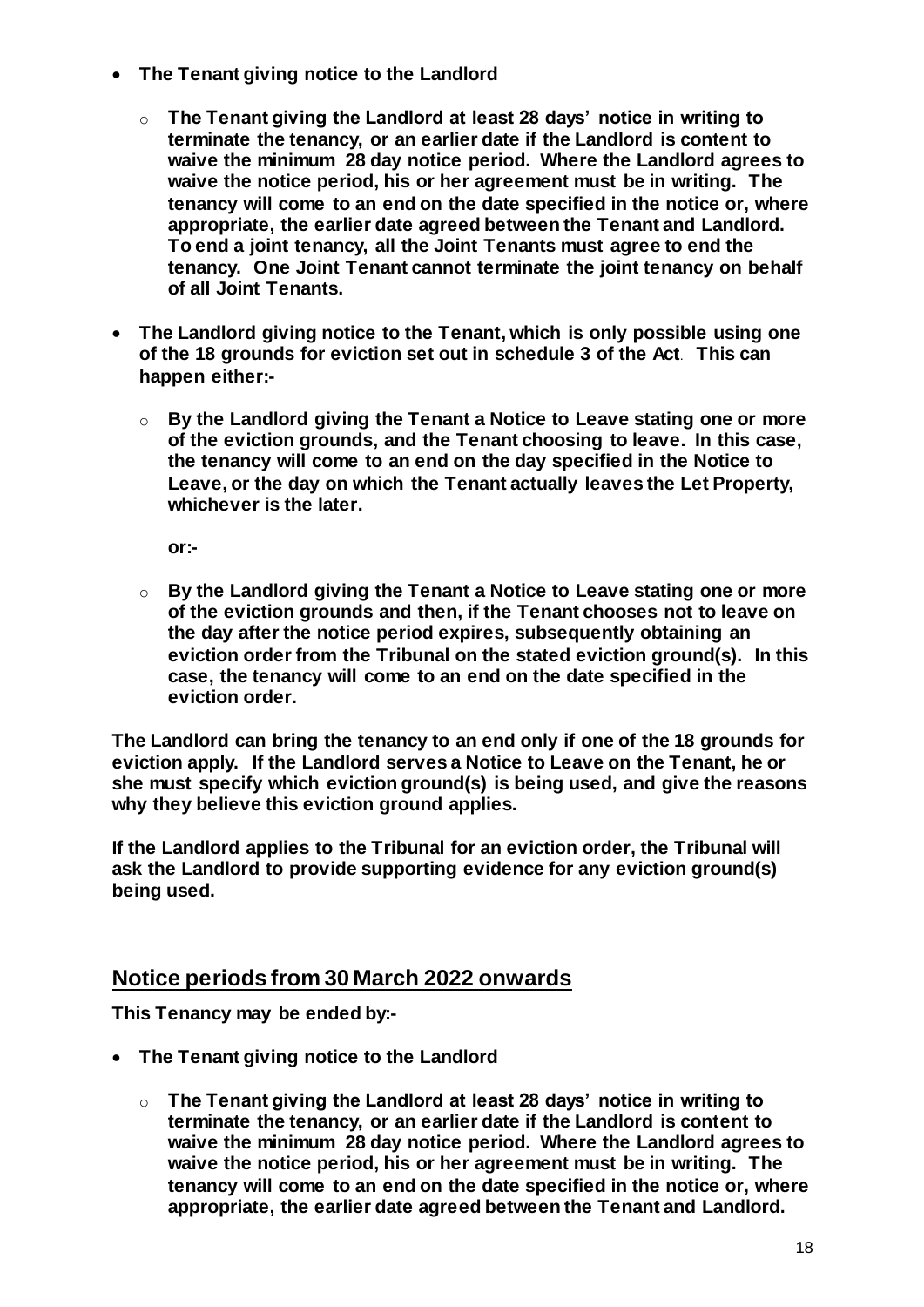**To end a joint tenancy, all the Joint Tenants must agree to end the tenancy. One Joint Tenant cannot terminate the joint tenancy on behalf of all Joint Tenants.** 

- **The Landlord giving notice to the Tenant, which is only possible using one of the 18 grounds for eviction set out in schedule 3 of the Act**. **This can happen either:**
	- o **By the Landlord giving the Tenant a Notice to Leave stating one or more of the eviction grounds, and the Tenant choosing to leave. In this case, the tenancy will come to an end on the day specified in the Notice to Leave, or the day on which the Tenant actually leaves the Let Property, whichever is the later.**

**or:-**

o **By the Landlord giving the Tenant a Notice to Leave stating one or more of the eviction grounds and then, if the Tenant chooses not to leave on the day after the notice period expires, subsequently obtaining an eviction order from the Tribunal on the stated eviction ground(s). In this case, the tenancy will come to an end on the date specified in the eviction order.** 

**The Landlord can bring the tenancy to an end only if one of the 18 grounds for eviction apply. If the Landlord serves a Notice to Leave on the Tenant, he or she must specify which eviction ground(s) is being used, and give the reasons why they believe this eviction ground applies.** 

**If the Landlord applies to the Tribunal for an eviction order, the Tribunal will ask the Landlord to provide supporting evidence for any eviction ground(s) being used.**

**The amount of notice a Landlord must give the Tenant will depend on which eviction ground is being used by the Landlord and how long the Tenant has lived in the Let Property.** 

**The Landlord must give the Tenant 28 days' notice if, on the day the Tenant receives the Notice to Leave, the Tenant has been entitled to occupy the Let Property for six months or less, or if the eviction ground (or grounds) that the Landlord is stating is one or more of the following. The Tenant:** 

- **is not occupying the Let Property as his or her only or principal home**
- **has breached the tenancy agreement**
- **is in rent arrears for three or more consecutive months**
- **has a relevant criminal conviction**
- **has engaged in relevant antisocial behaviour**
- **has associated with a person who has a relevant conviction or has engaged in antisocial behaviour.**

**The Landlord must give the Tenant 84 days' notice if, on the date the Tenant receives the Notice to Leave, the Tenant has been entitled to occupy the Let Property for over six months and the Notice to Leave does not rely exclusively on one (or more) of the eviction grounds already mentioned in this paragraph.**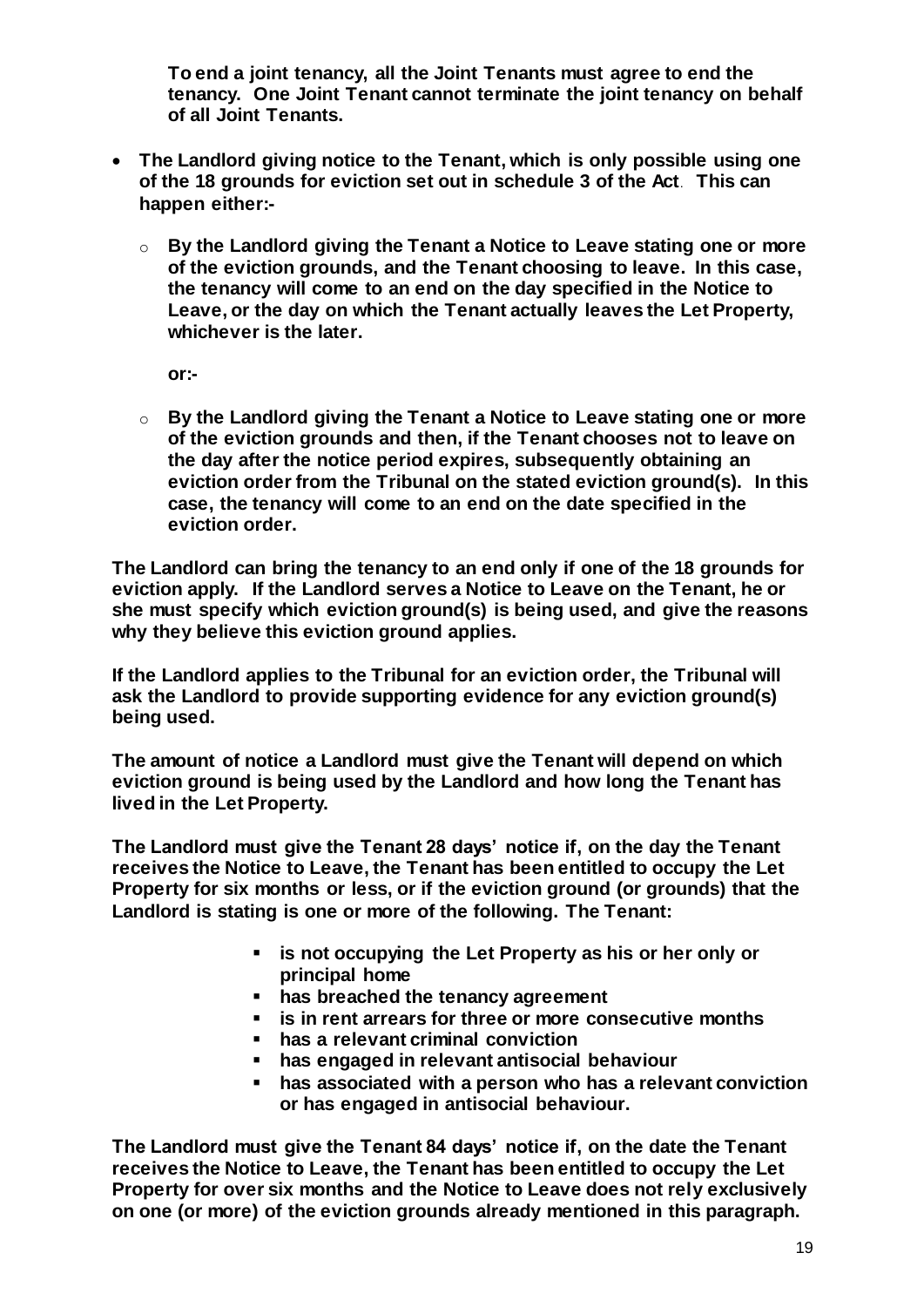**The Landlord must secure repossession only by lawful means and must comply with all relevant legislation affecting private residential tenancies.** 

#### **SCHEDULE 3 to the act – EVICTION GROUNDS**

**All eviction grounds are discretionary. This means that the First-tier Tribunal (Housing and Property Chamber) are able to exercise discretion and take into account of the circumstances of a case when deciding whether to grant an eviction or not.** 

**Schedule 3 sets out the 18 grounds under which a Landlord may seek eviction.** 

- **The Landlord intends to sell the Let Property for market value within three months of the Tenant ceasing to occupy it.**
- **Let Property to be sold by the mortgage lender.**
- **The Landlord intends to refurbish and this will entail significantly disruptive works to, or in relation to, the Let Property.**
- **The Landlord intends to live in the Let Property as his or her only or principal home.**
- **The Landlord intends to use the Let Property for a purpose other than providing a person with a home.**
- **The Let Property is held for a person engaged in the work of a religious denomination as a residence from which the duties of such a person are to be performed; the Let Property has previously been used for that purpose; and the Let Property is required for that purpose.**
- **The Tenant is not occupying the Let Property as his or her only or principal home or has abandoned the Let Property.**
- **After the start date of the tenancy, the Tenant is convicted of using, or allowing the use of, the Let Property for an immoral or illegal purpose, or is convicted of an imprisonable offence committed in or in the locality of the Let Property. The application must usually be made within 12 months of the Tenant's conviction.**
- **A member of the Landlord's family intends to live in the Let Property as his or her only or principal home.**
- **The tenancy was entered into on account of the Tenant having an assessed need for community care and the Tenant has since been assessed as no longer having such need.**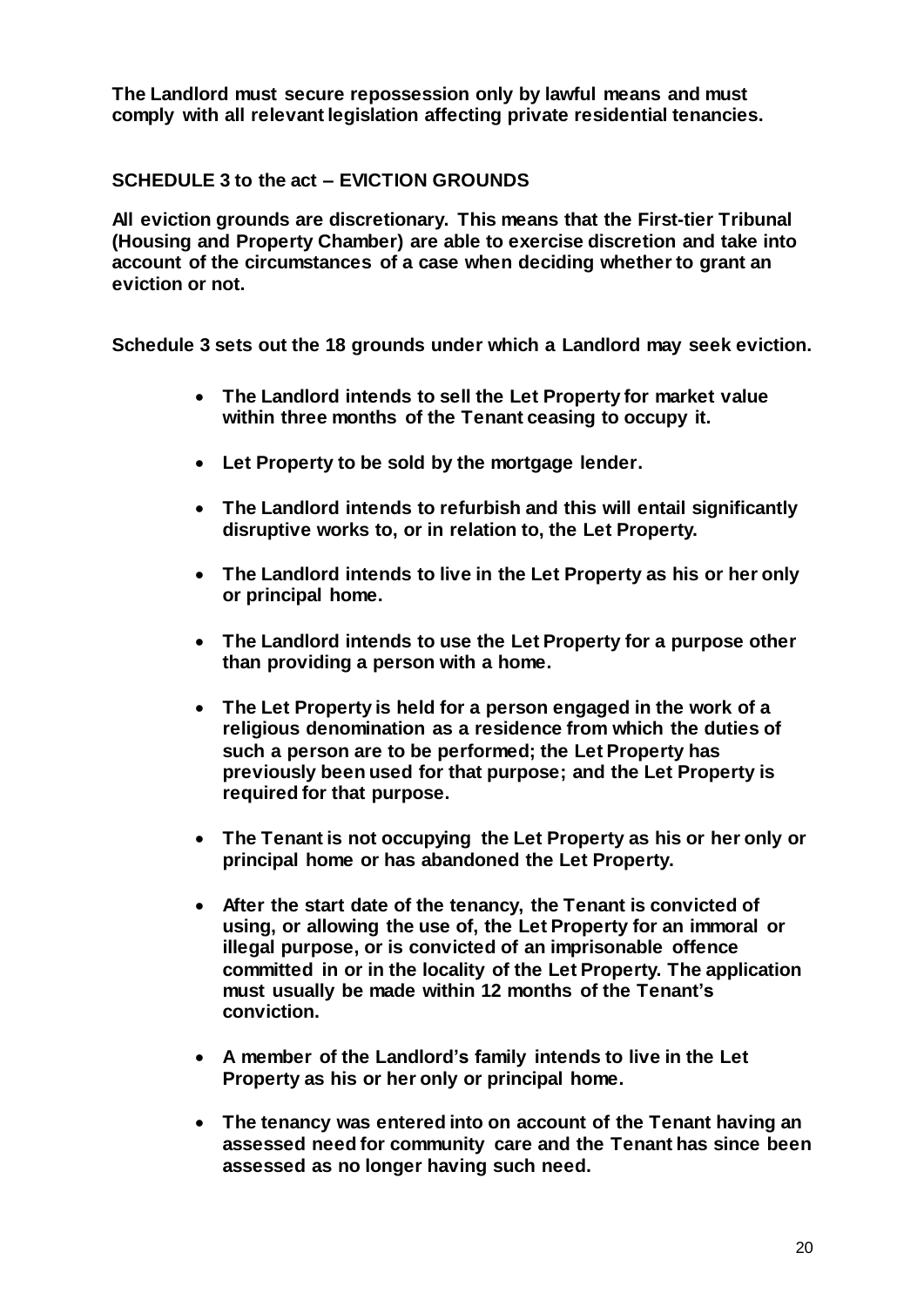- **The Tenant has breached the tenancy agreement – this excludes the payment of rent.**
- **The Tenant has acted in an antisocial manner to another person and the Tribunal is satisfied that it is reasonable to issue an eviction order given the nature of the behaviour and who it was in relation to or where it occurred. The application must usually be made within 12 months of the antisocial behaviour occurring.**
- **The Tenant is associating in the Let Property with a person who has a relevant conviction or who has engaged in relevant antisocial behaviour. A relevant conviction is a conviction which, if it was the Tenant's, would entitle the Tribunal to issue an eviction order. Relevant antisocial behaviour means behaviour which, if engaged in by the Tenant, would entitle the Tribunal to issue an eviction order. The application must usually be made within 12 months of the conviction or antisocial behaviour.**
- **Landlord registration has been refused or revoked by a local authority.**
- **House in Multiple Occupation (HMO) license revoked by the local authority.**
- **Overcrowding statutory notice in respect of the Let Property has been served on the Landlord.**
- **The Tenant is in rent arrears over three consecutive months. In deciding whether it is reasonable to evict, the Tribunal will consider whether the Tenant being in arrears is due to a delay or failure in the payment of a relevant benefit and the extent the landlord has complied with pre-action requirements for rent arrears as required by The Rent Arrears Pre-Action Requirements (Coronavirus) (Scotland) Regulations 2020.**
- **The tenancy was granted to an employee and the Tenant is no longer an employee.**

The Tenant agrees to remove all of his or her belongings when the Tenancy ends. The Tenant's belongings may include personal effects, foodstuffs and consumables, belongings, and any other contents brought in to the Let Property by the Tenant.

# <span id="page-23-0"></span>25. CONTENTS AND CONDITION

The Tenant agrees that the signed Inventory and Record of Condition, [attached as Schedule 1 to this Agreement/ which will be supplied to the Tenant no later than the start date of the tenancy] is a full and accurate record of the contents and condition of the Let Property at the start date of the tenancy. The Tenant has a period of 7 days from the start date of the tenancy (set out above in the 'start date of the tenancy' section) to ensure that the Inventory and Record of Condition is correct and either 1) to tell the Landlord of any discrepancies in writing, after which the Inventory and Record of Condition will be amended as appropriate or 2) to take no action and,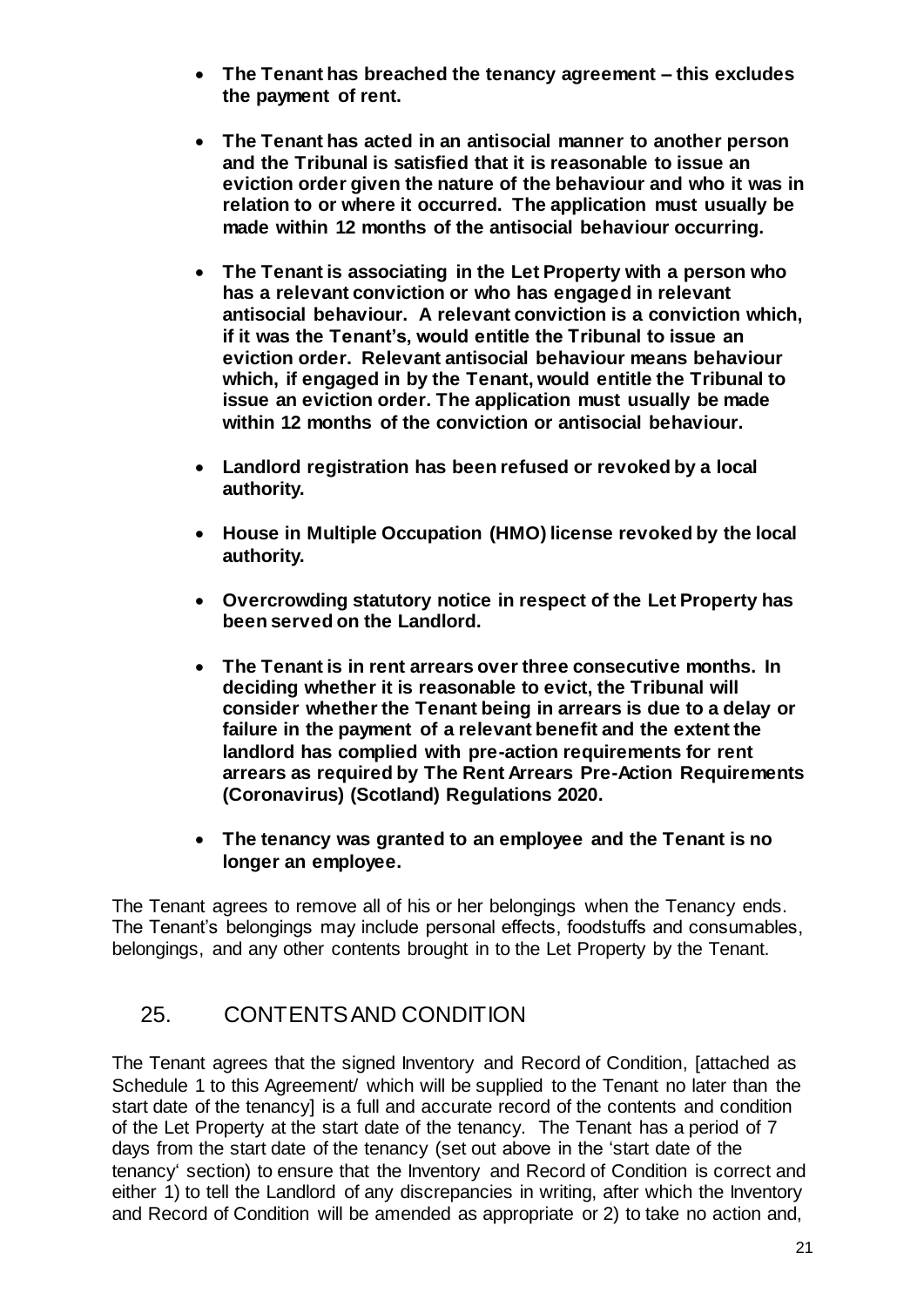after the 7-day period has expired, the Tenant shall be deemed to be fully satisfied with the terms.

The Tenant agrees to replace or repair (or, at the option of the Landlord, to pay the reasonable cost of repairing or replacing) any of the contents which are destroyed, damaged, removed or lost during the tenancy, fair wear and tear excepted, where this was caused wilfully or negligently by the Tenant, anyone living with the Tenant or an invited visitor to the Let Property (see clause above on 'Reasonable care'). Items to be replaced by the Tenant will be replaced by items of equivalent value and quality.

#### <span id="page-24-0"></span>26. LOCAL AUTHORITY TAXES/CHARGES

The Tenant will notify the local authority that they are responsible for paying the council tax and any other associated charges.

Unless exempt, the Tenant will be responsible for payment of any council tax and water and sewerage charges, or any local tax which may replace this. The Tenant will advise the local authority of the start date and end date of the tenancy and apply for any exemptions or discounts that they may be eligible for.

# <span id="page-24-1"></span>27. UTILITIES

The Tenant undertakes to ensure that the accounts for the supply to the Let Property of [gas/electricity/telephone/TV licence/internet/broadband] are entered in his or her name with the relevant supplier. The Tenant agrees to pay promptly all sums that become due for these supplies relative to the period of the tenancy.

The Tenant agrees to make the necessary arrangements with the suppliers to settle all accounts for these services at the end of the tenancy.

The Tenant has the right to change supplier if he or she pays the energy supplier directly for gas or electricity. This includes if the Tenant has a prepayment meter. The Tenant agrees to inform the Landlord if they choose to change the utilities supplier, and to provide the Landlord with details of the new supplier.

If the Tenant allows the meter to be changed from or to a pre-payment meter during the tenancy, the Tenant is responsible for the reasonable cost of changing the meter back over at the end of the tenancy, unless the Landlord wishes it to remain.

# <span id="page-24-2"></span>28. ALTERATIONS

The Tenant agrees not to make any alteration to the Let Property, its fixtures or fittings, nor to carry out any internal or external decoration without the prior written consent of the Landlord.

**Any request for adaptations, auxiliary aids or services under section 37 of the Equality Act 2010 or section 52 of the Housing (Scotland) Act 2006 must be made in writing to the Landlord and any other owners of the common parts, where appropriate. Consent for alterations requested under this legislation should not be unreasonably withheld. If no consent is given for the**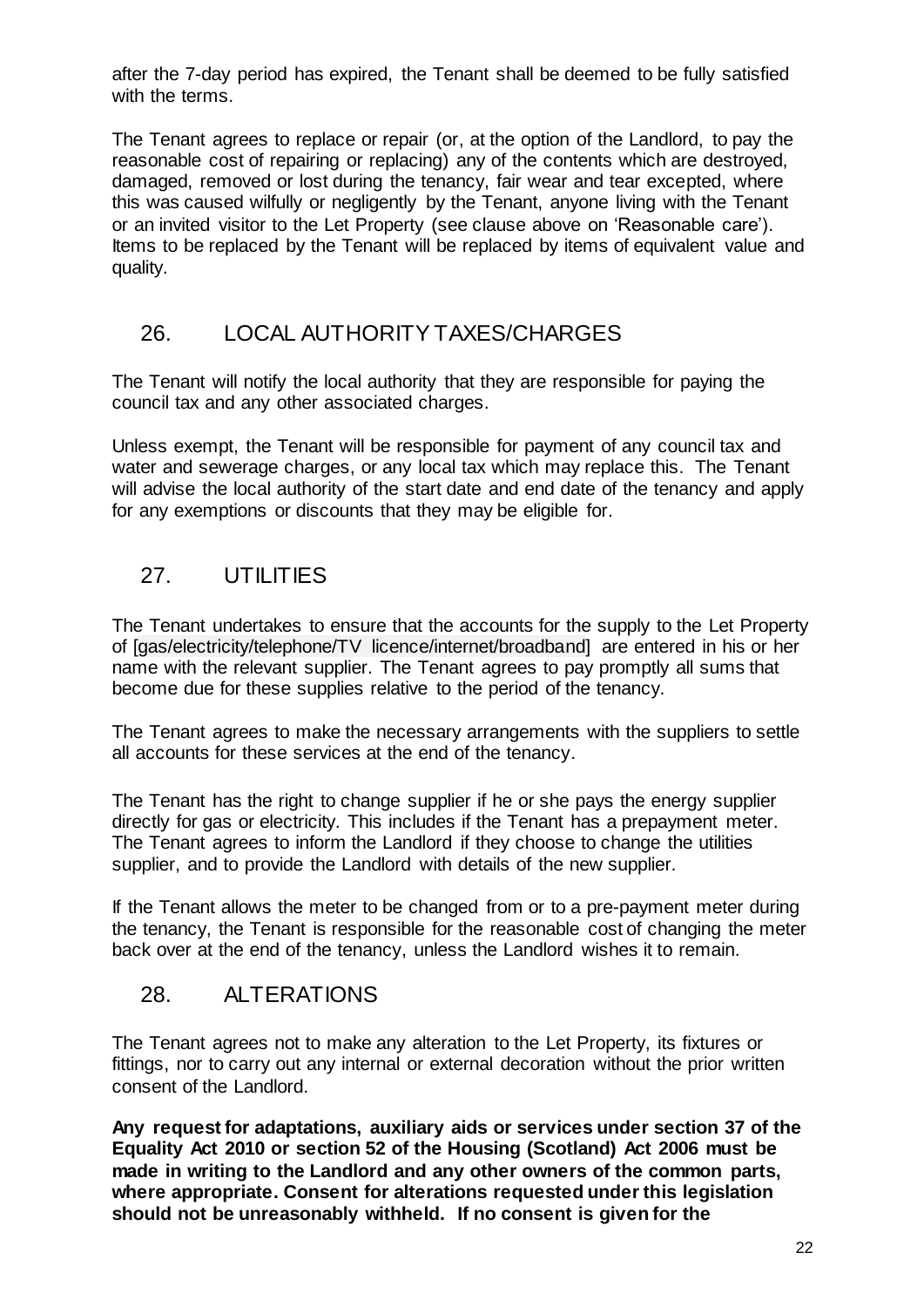**adaptations you may appeal to the Tribunal in relation to section 52 (or sheriff court in relation to section 37) within 6 months of being notified of the decision. Before doing this, you may find it helpful to discuss your circumstance with your local Citizens Advice Bureau, Shelter Scotland or the local authority for the area where the Let Property is situated.**

# <span id="page-25-0"></span>29. COMMON PARTS

In the case of a flatted Let Property, or any other Let Property having common parts the Tenant agrees, in conjunction with the other proprietors / occupiers, to sweep and clean the common stairway and to co-operate with other proprietors/properties in keeping the garden, back green or other communal areas clean and tidy.

# <span id="page-25-1"></span>30. PRIVATE GARDEN

The Tenant will maintain the garden in a reasonable manner.

# <span id="page-25-2"></span>31. ROOF

The Tenant is not permitted to access the roof without the Landlord's written consent, except in the case of an emergency.

# <span id="page-25-3"></span>32. BINS AND RECYCLING

The Tenant agrees to dispose of or recycle all rubbish in an appropriate manner and at the appropriate time. Rubbish must not be placed anywhere in the common stair at any time. The Tenant must take reasonable care to ensure that the rubbish is properly bagged or recycled in the appropriate container. If rubbish is normally collected from the street, on the day of collection it should be put out by the time specified by the local authority. Rubbish and recycling containers should be returned to their normal storage places as soon as possible after it has been collected. The Tenant must comply with any local arrangements for the disposal of large items.

# <span id="page-25-4"></span>33. STORAGE

Nothing belonging to the Tenant or anyone living with the Tenant or a visitor may be left or stored in the common stair if it causes a fire or safety hazard, or nuisance or annoyance to neighbours.

# <span id="page-25-5"></span>34. DANGEROUS SUBSTANCESincluding liquid petroleum gas

The Tenant agrees to the normal and safe storage of any petroleum and/or gas, including liquid petroleum gas, for garden appliances (mowers etc.), barbecues or other commonly used household goods or appliances. The Tenant must not store, keep or bring into the Let Property or any store, shed or garage any other flammable liquids, explosives or explosive gases which might reasonably be considered to be a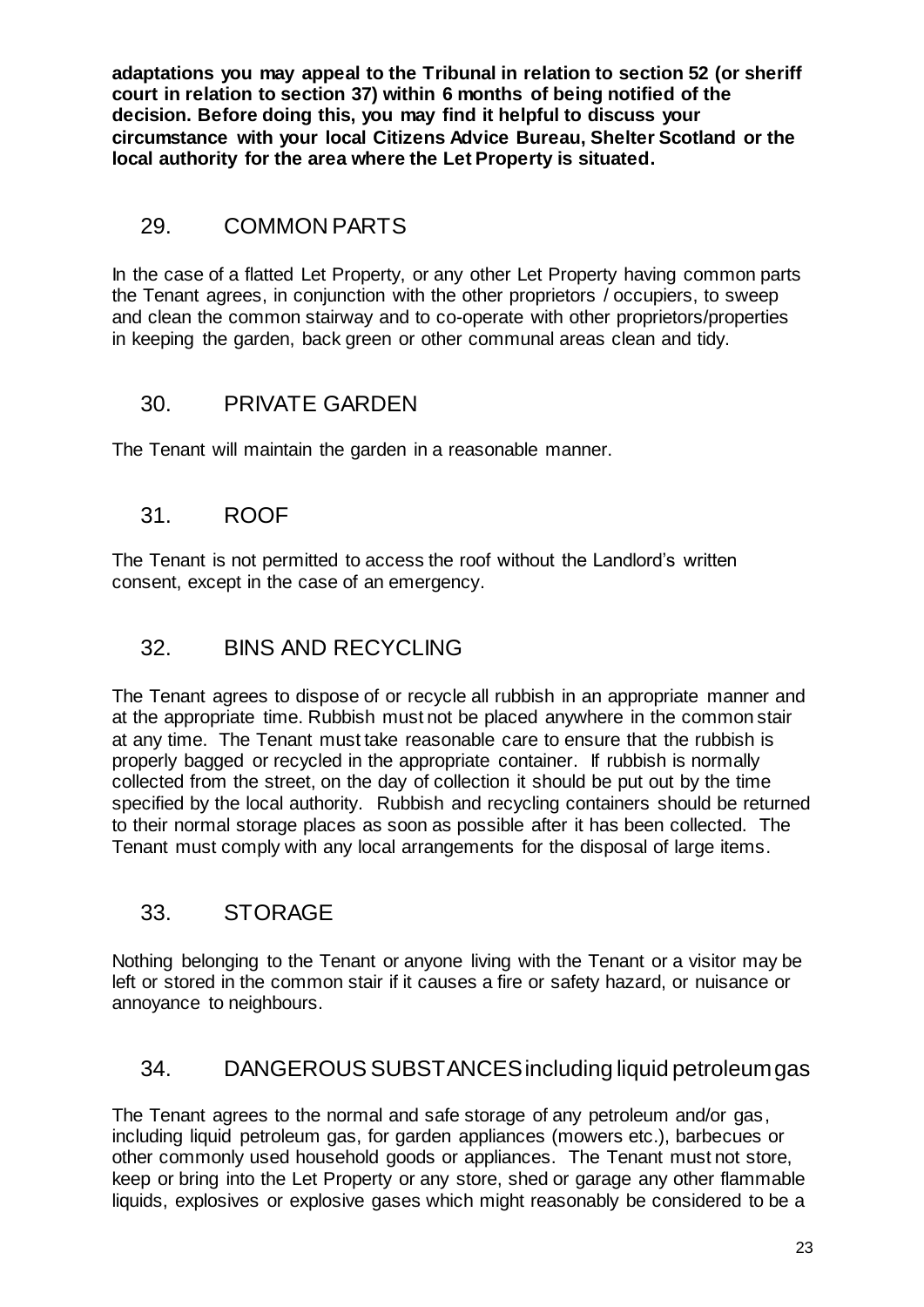fire hazard or otherwise dangerous to the Let Property or its occupants or the neighbours or the neighbour's property.

#### <span id="page-26-0"></span>35. PETS

The Tenant will not keep any animals or pets in the Let Property without the prior written consent of the Landlord. Any pet (where permitted) will be kept under supervision and control to ensure that it does not cause deterioration in the condition of the Let Property or common areas, nuisance either to neighbours or in the locality of the Let Property.

#### <span id="page-26-1"></span>36. SMOKING

The Tenant agrees not to smoke, or to permit visitors to smoke tobacco or any other substance, in the Let Property, without the prior written consent of the Landlord.

The Tenant will not smoke in stairwells or any other common parts.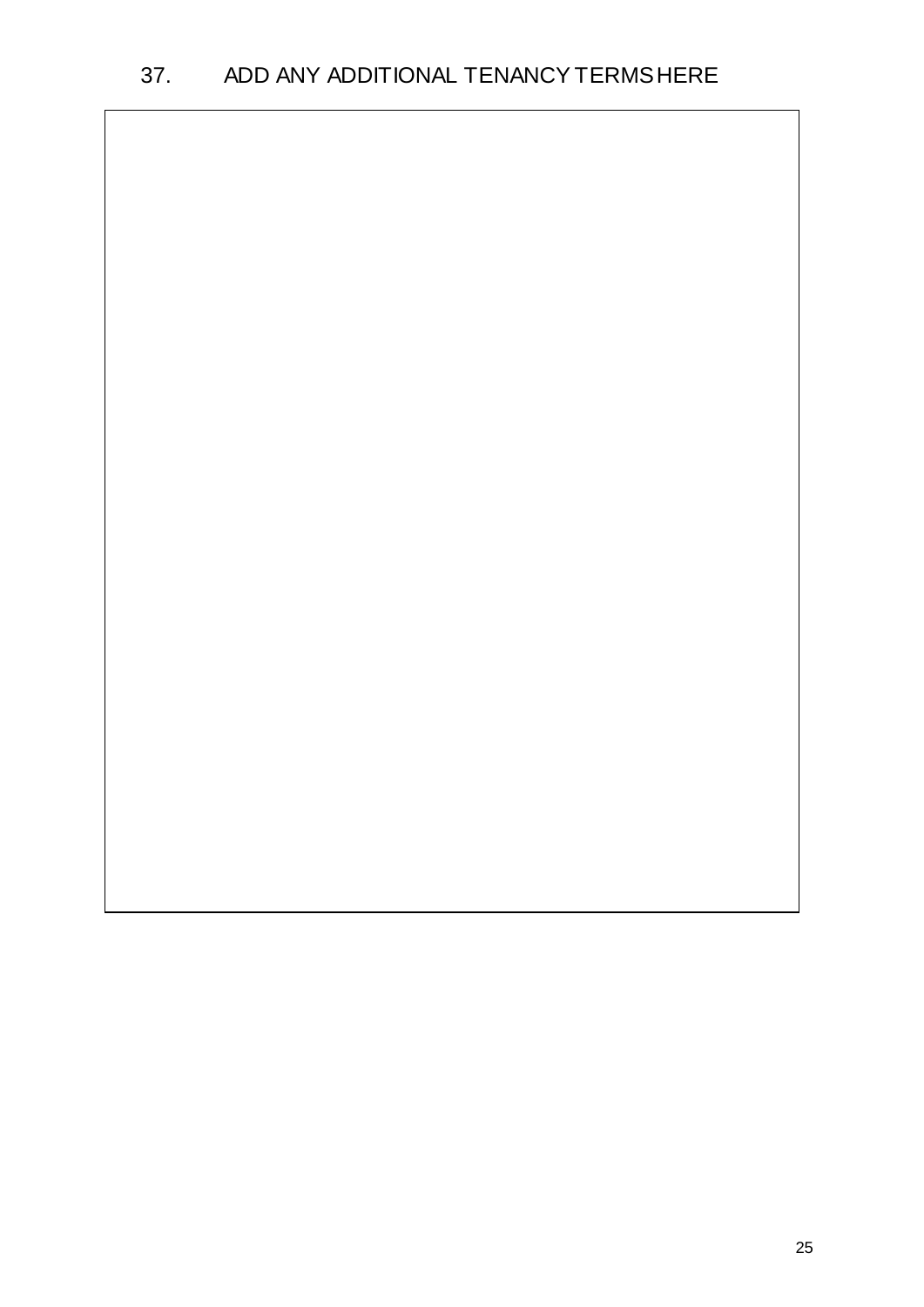# <span id="page-28-0"></span>38. THE GUARANTOR

The Guarantor guarantees all payments of rent, any other obligations under this Agreement, and any other payments due to the Landlord which the Tenant is required to pay under this Agreement, and liability continues in respect of any payment due but not paid even after the termination of this Agreement or any alteration to this Agreement.

#### **Guarantor 1**

| Name(s) of Tenant(s) for whom Guarantor 1 |  |
|-------------------------------------------|--|
| will act as Guarantor                     |  |
| <b>Guarantor 1 Signature</b>              |  |
|                                           |  |
| Guarantor Full Name (Block Capitals)      |  |
|                                           |  |
|                                           |  |
| <b>Guarantor Address</b>                  |  |
|                                           |  |
| Date:                                     |  |

#### **Guarantor 2**

| Name(s) of Tenant(s) for whom Guarantor 2<br>will act as Guarantor |  |
|--------------------------------------------------------------------|--|
| <b>Guarantor 2 Signature</b>                                       |  |
| Guarantor Full Name (Block Capitals)                               |  |
| <b>Guarantor Address</b>                                           |  |
| Date:                                                              |  |

#### **Guarantor 3**

| Name(s) of Tenant(s) for whom Guarantor 3<br>will act as Guarantor |  |
|--------------------------------------------------------------------|--|
| <b>Guarantor 3 Signature</b>                                       |  |
| Guarantor Full Name (Block Capitals)                               |  |
| <b>Guarantor Address</b>                                           |  |
| Date:                                                              |  |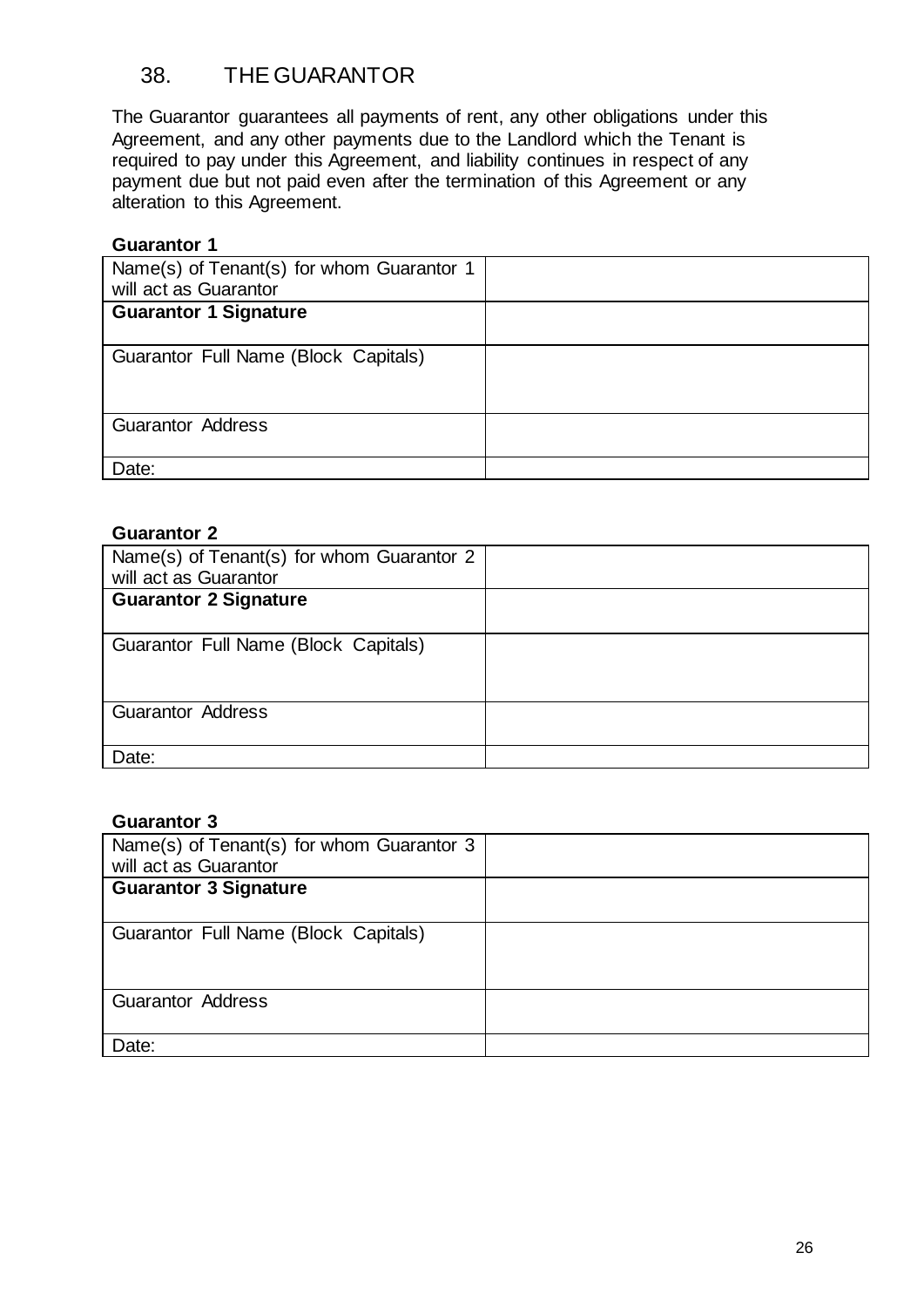| Name(s) of Tenant(s) for whom Guarantor 4 |
|-------------------------------------------|

#### **Guarantor 5**

| Name(s) of Tenant(s) for whom Guarantor 5<br>will act as Guarantor |  |
|--------------------------------------------------------------------|--|
| <b>Guarantor 5 Signature</b>                                       |  |
| Guarantor Full Name (Block Capitals)                               |  |
| <b>Guarantor Address</b>                                           |  |
| Date:                                                              |  |

#### <span id="page-29-0"></span>39. DECLARATIONS

In signing this Agreement and taking entry to the Let Property, the Tenant confirms that he or she:

- has made full and true disclosure of all information sought by the Landlord or Letting Agent in connection with the granting of this tenancy
- has not knowingly or carelessly made any false or misleading statements (whether written or oral) which might affect the Landlord's decision to grant the tenancy.
- read and understood all of the terms of this Agreement including the accompanying legal commentary.

| <b>Tenant 1 Signature</b>         |  |
|-----------------------------------|--|
| Tenant Full Name (Block Capitals) |  |
|                                   |  |
|                                   |  |
| <b>Tenant Address</b>             |  |
|                                   |  |
| Date:                             |  |